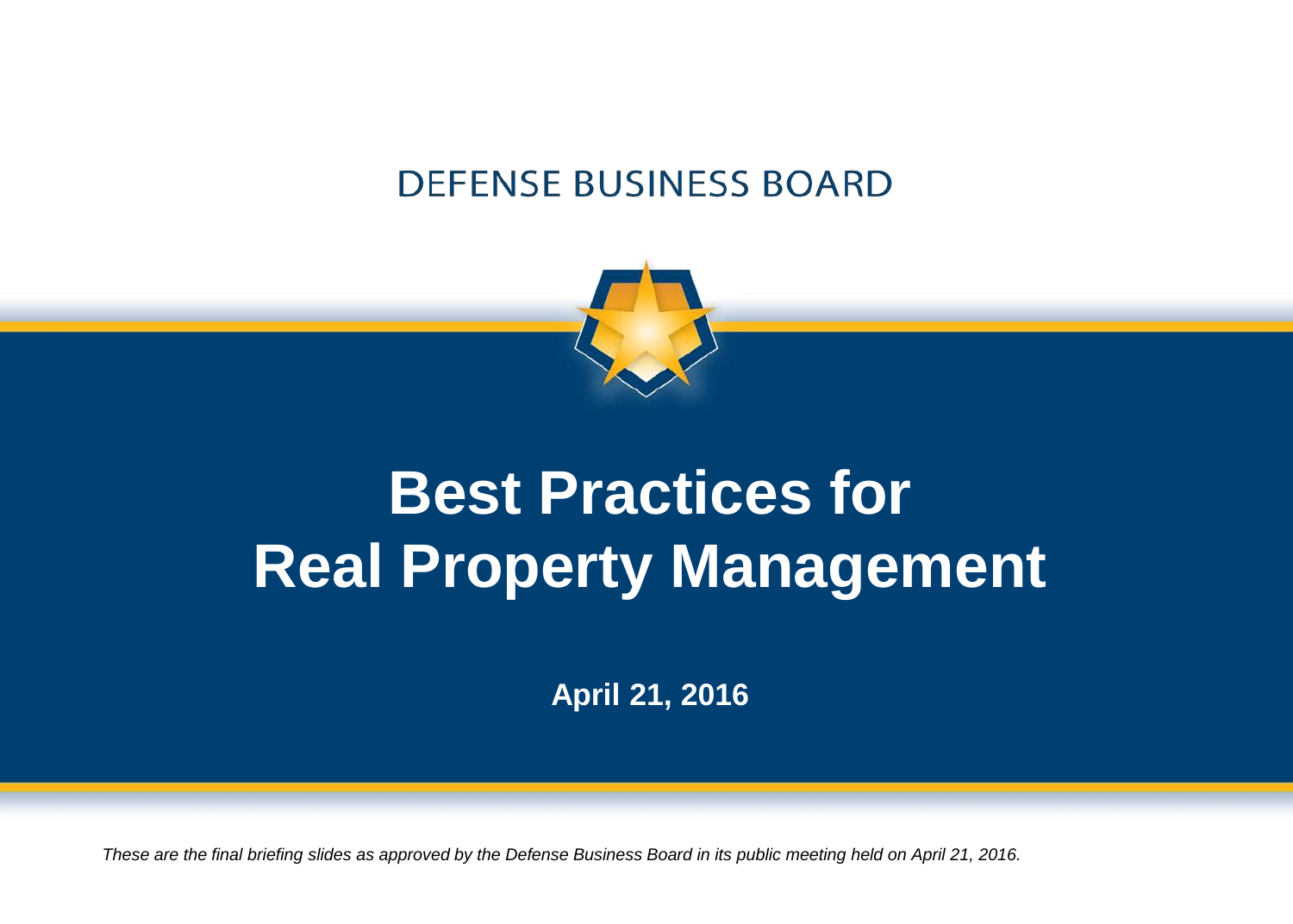# *Task Group Agenda*

- **Introduction**
- **Bottom Line Up Front**
- **•** Observations
- **Recommendations**
- **Final Thoughts/Questions?**
- **Appendix**

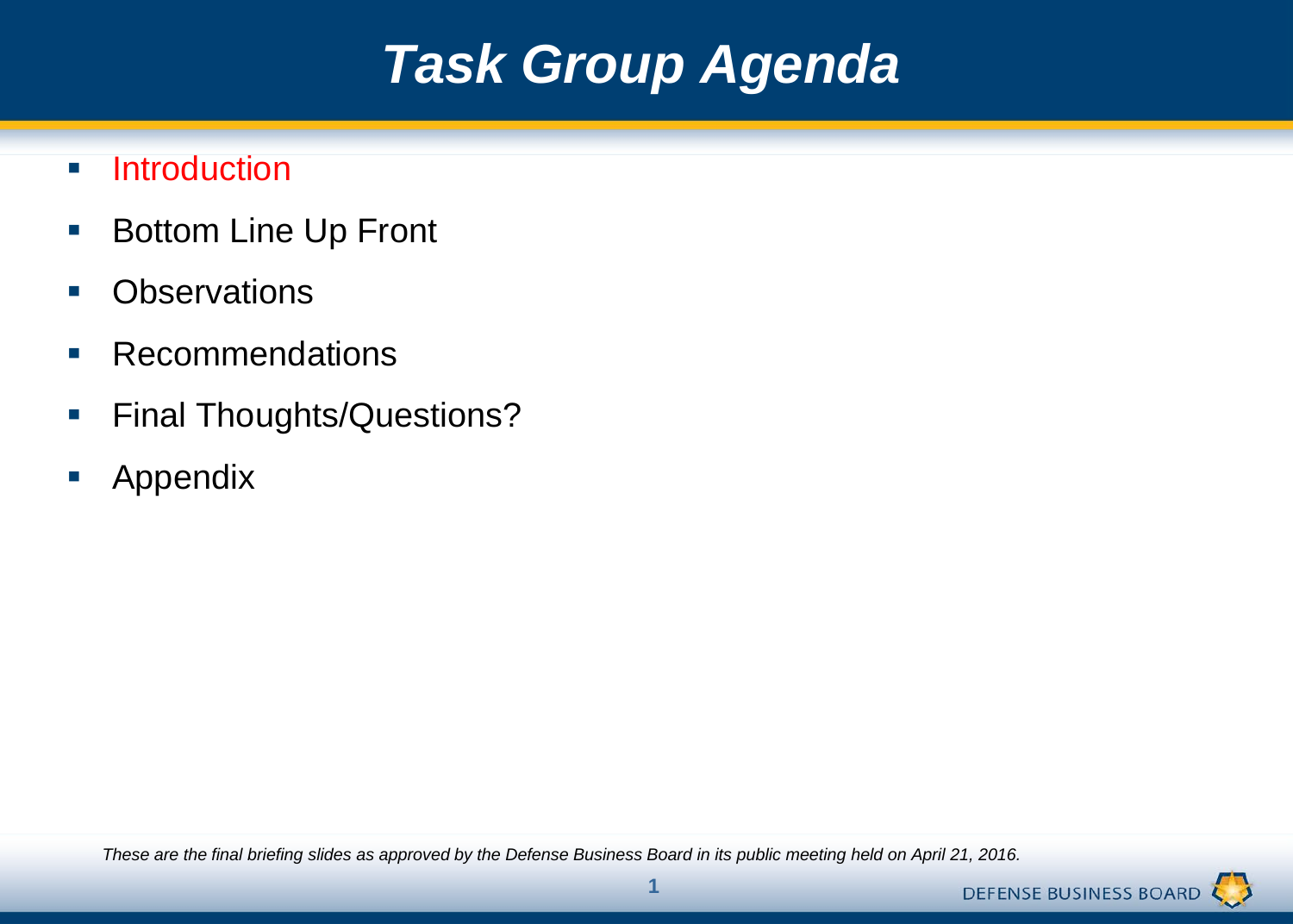# *Task Group Terms of Reference*

The Department of Defense spends \$30 billion annually to operate and maintain over 562,000 owned and leased facilities in 50 states, 7 US territories, and 40 foreign countries; arguably the largest and most diverse real property portfolio in the world.

*"It is necessary that DoD optimize the use of resources and maximize the dollars available to support missions. The Department's real property inventory and management provides a significant resource opportunity."* 

> Deputy Secretary of Defense Robert O. Work Real Property Management Terms of Reference

This task group was charged with recommending actions to the Department which could significantly reduce the cost of managing its real property inventory.

#### **Task Group Members**

Danny Werfel and Joe Wright, Co-Chairs

Sandy Apgar

Kevin Walker

Col Linda Kotulan, USA, DBB Service Representative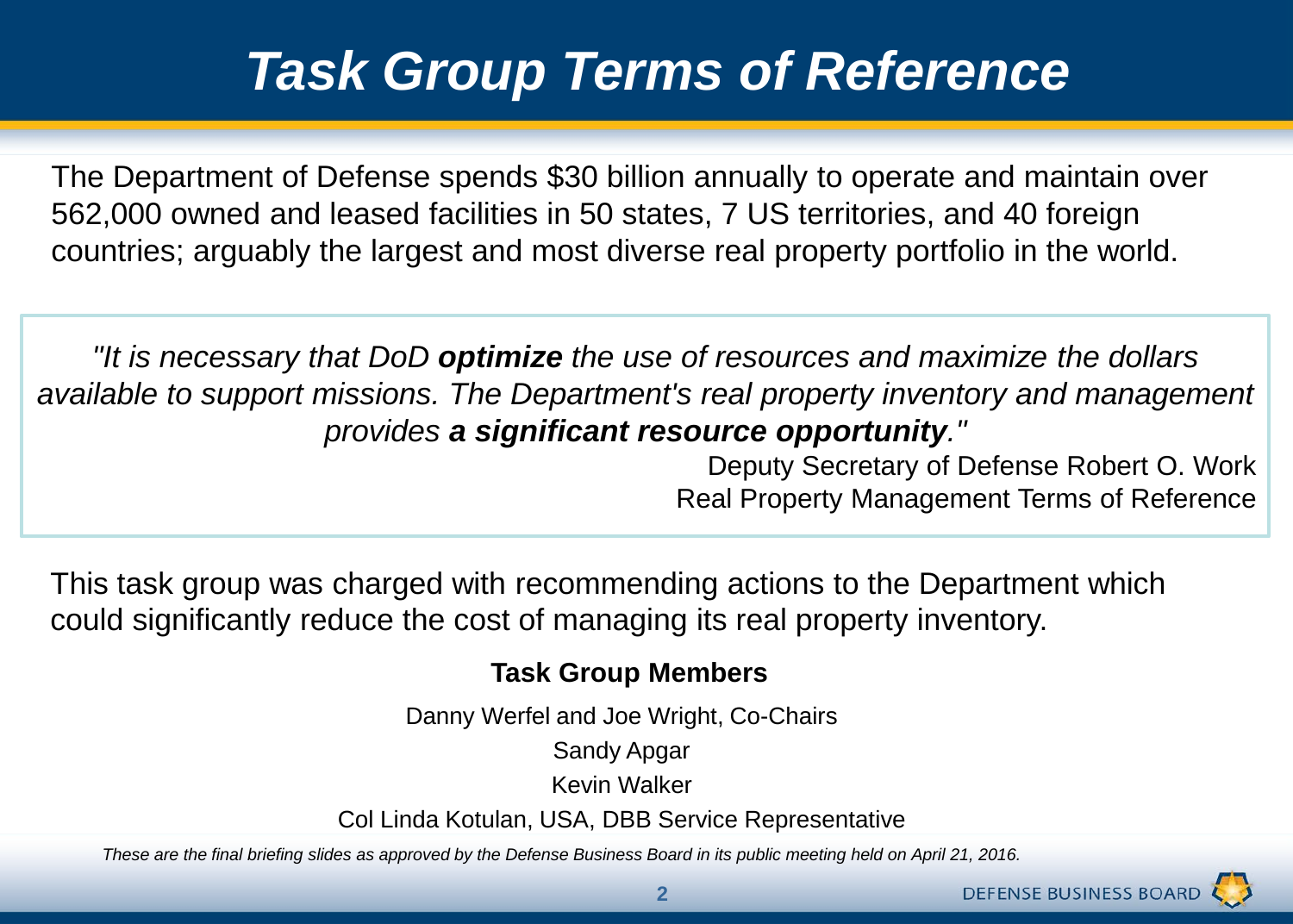# *Task Group Approach*

#### **The task group conducted a wide-ranging review of DoD real property management and private sector best practices**

- Interviewed over 50 senior officials and experts from within DoD, other government agencies and the private sector
- Compiled and compared best practices from government and private sectors
- Reviewed applicable laws, regulations and policies
- Reviewed prior studies, reports and audits
- Analyzed joint basing as a specific innovation hub

*"…reductions in combat power have occurred while the Department's overhead elements… have exploded"*

> Senator John McCain Congressional Hearings, November 17, 2015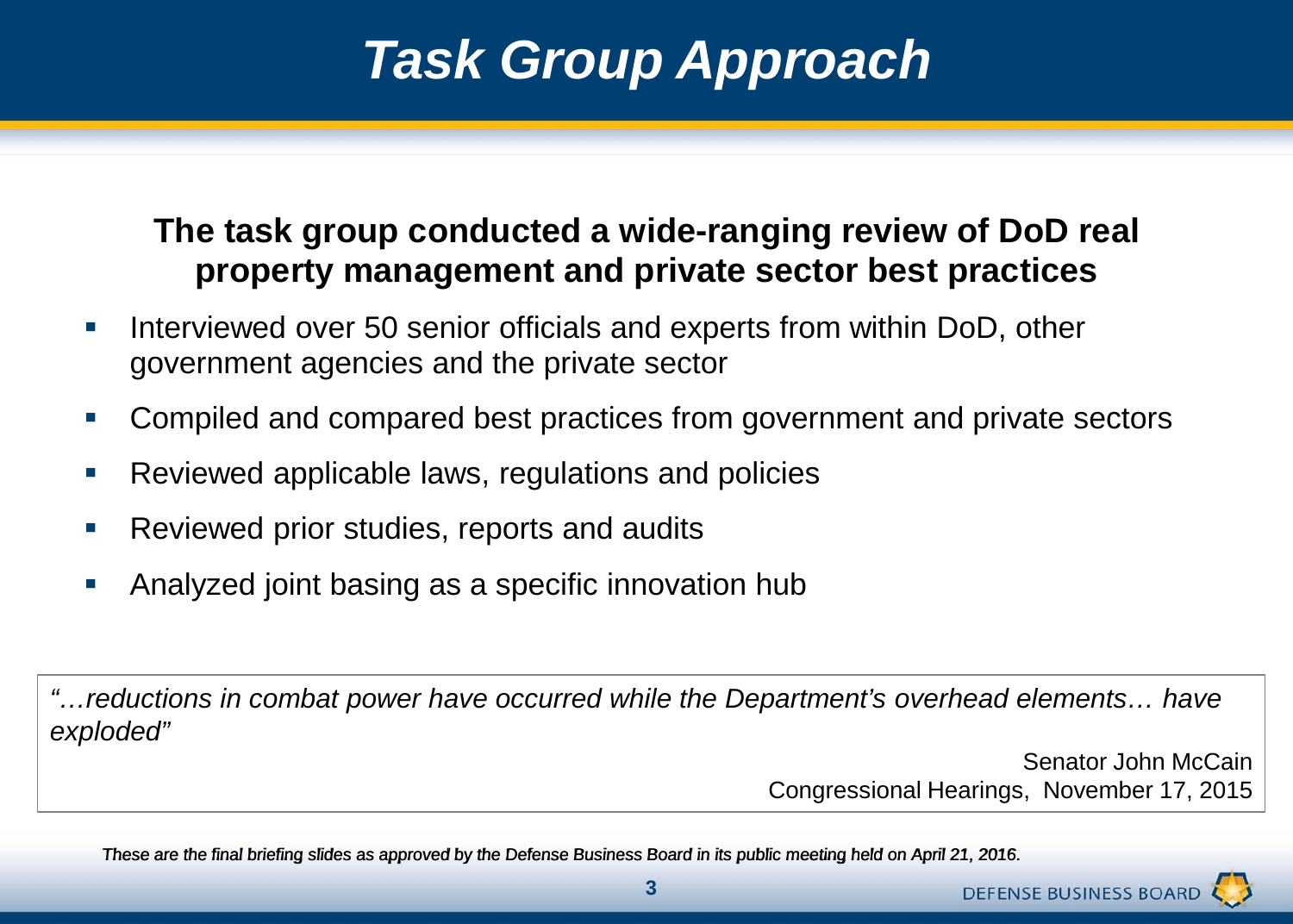## *Why is this critical now? The Budget Challenge*



#### **Increasing constraints in federal budget… ...and declining budgets across DoD**



Overhead costs must be reduced to avoid further erosion of military readiness. Better management of the Department's real property inventory not only improves accountability but may provide savings that are better spent on operational missions.

These are the final briefing slides as approved by the Defense Business Board in its public meeting held on April 21, 2016. *These are the final briefing slides as approved by the Defense Business Board in its public meeting held on April 21, 2016.* 

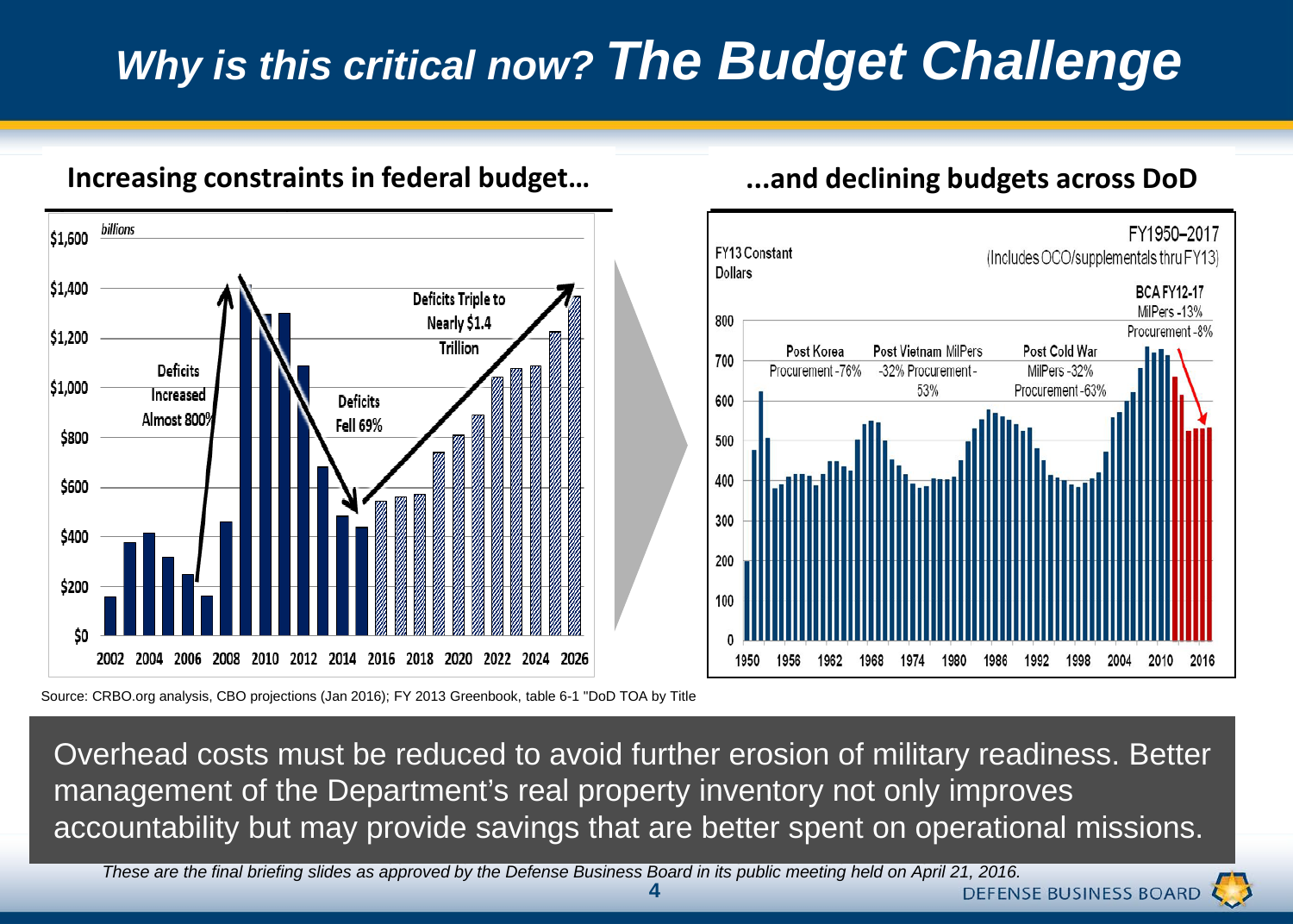#### *What is the situation now? DoD's Real Property Picture*

|            | <b>Buildings</b> |                  | <b>Structures</b> |                  | <b>Linear Structures</b> |                  | <b>Total Facilities</b> |                  |
|------------|------------------|------------------|-------------------|------------------|--------------------------|------------------|-------------------------|------------------|
|            | #                | <b>PRV (\$B)</b> | #                 | <b>PRV (\$B)</b> | #                        | <b>PRV (\$B)</b> | #                       | <b>PRV (\$B)</b> |
| Army       | 140,388          | \$278.39         | 81,864            | \$50.75          | 59,363                   | \$58.96          | 281,615                 | \$388.10         |
| Navy       | 60,357           | \$149.22         | 33,696            | \$54.45          | 16,367                   | \$35.05          | 110,420                 | \$238.72         |
| Air Force  | 49,471           | \$190.05         | 47,963            | \$41.56          | 30,849                   | \$65.17          | 128,283                 | \$296.78         |
| Marine Co  | 26,522           | \$56.97          | 17,887            | \$8.68           | 6,120                    | \$12.13          | 50,529                  | \$77.78          |
| <b>WHS</b> | 197              | \$7.20           | 418               | \$0.15           | 166                      | \$0.06           | 781                     | \$7.41           |
| <b>DoD</b> | 276,935          | \$681.83         | 181,828           | \$155.59         | 112,865                  | \$171.37         | 571,628                 | \$1,008.79       |

Source: FY15 Base Structure Report PRV: Plant Replacement Value. Cost required to replace facility Building: A roofed and floored facility enclosed by exterior walls and consisting of one or more levels that is suitable for single or multiple functions. Linear structure: facility whose function requires that it traverse land (such as a road, rail line, pipeline, fence, pavement)

- **Portfolio is valued at over \$1 trillion and costs \$30 billion annually for maintenance** and upkeep, which is spread across all facilities, including unused and obsolete
- Over 3 billion square feet of owned and leased facilities on over 24 million acres
- Air Force has 32% and Army has 33% stateside excess infrastructure; Defense Logistics Agency has 12%

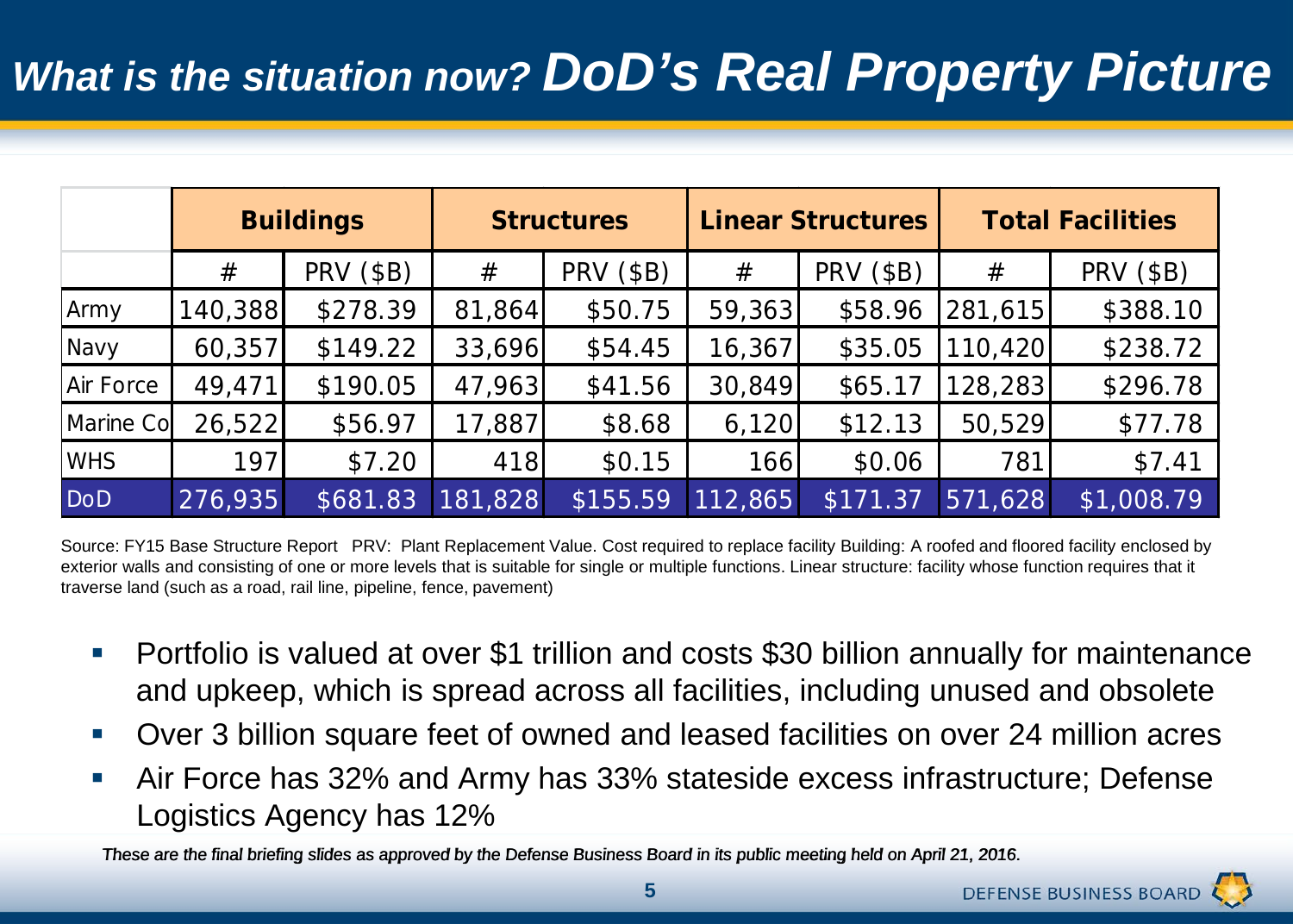# *"…optimize…a significant resource opportunity"*

*-* DSD Robert O. Work, Real Property Management Terms of Reference

- Now is the time to focus on the management of real property to free up funds for readiness
- Senior leaders are reshaping the Department, including organization reduction/consolidation, shared services, delayering, civilian retirements, technology innovation, and redesigning the workplace for the future force in order to realize savings and realign resources for missions
- As millennials make up more of the civilian workforce, private sector companies are rethinking their physical offices to fit millennial employees' preferences for open, collaborative workspaces -- DoD has the opportunity to use these cost effective approaches to its use of facilities, but is currently not well positioned to do so

*"The organization that is most similar to DoD in managing facilities is the Catholic Church—they don't consider this to be their main mission and have decentralized all responsibilities"*  Senior Facility manager for Fortune 50 Company

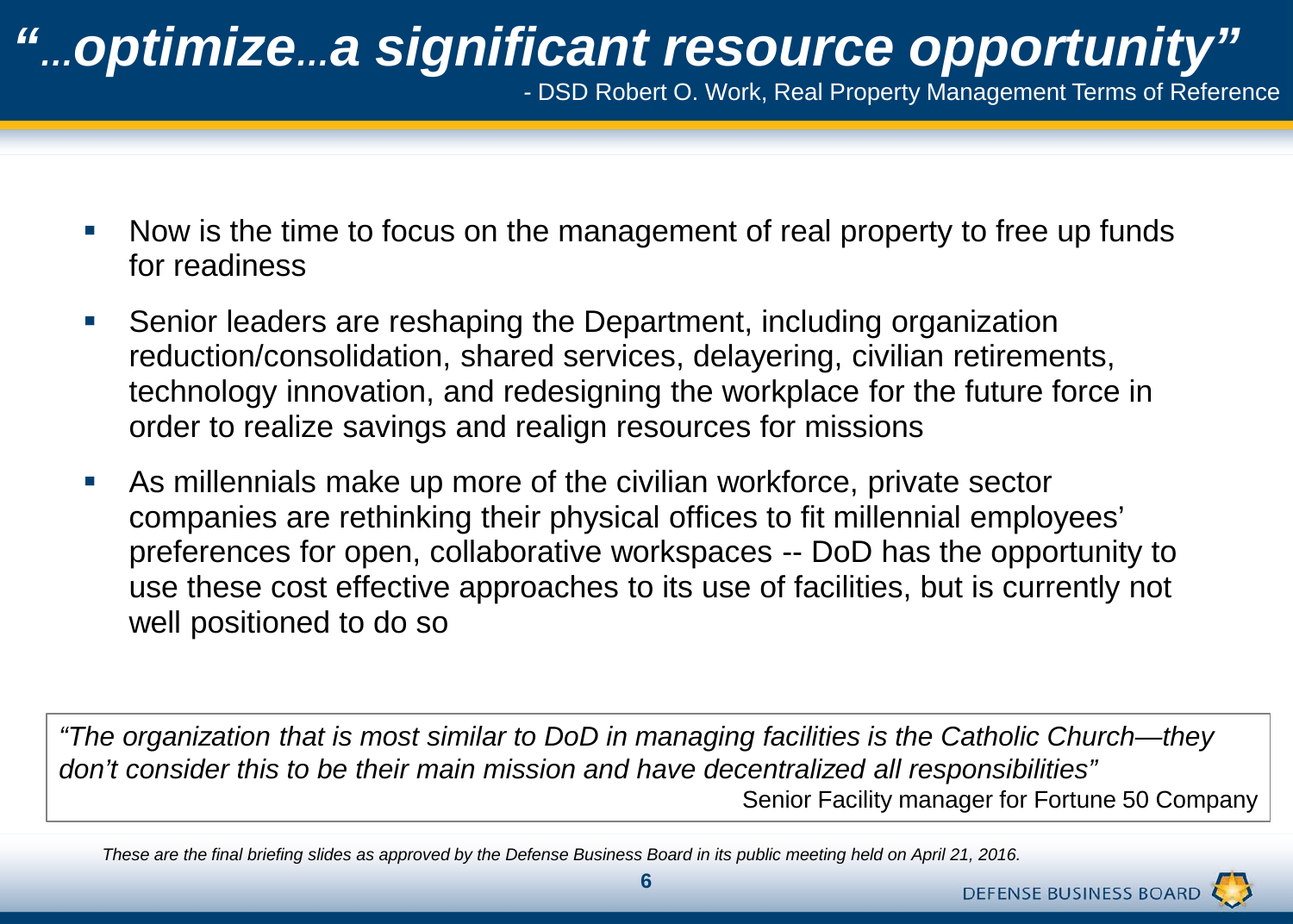# *Task Group Agenda*

- **Introduction**
- Bottom Line Up Front
- **•** Observations
- **Recommendations**
- **Final Thoughts/Questions?**
- **Appendix**

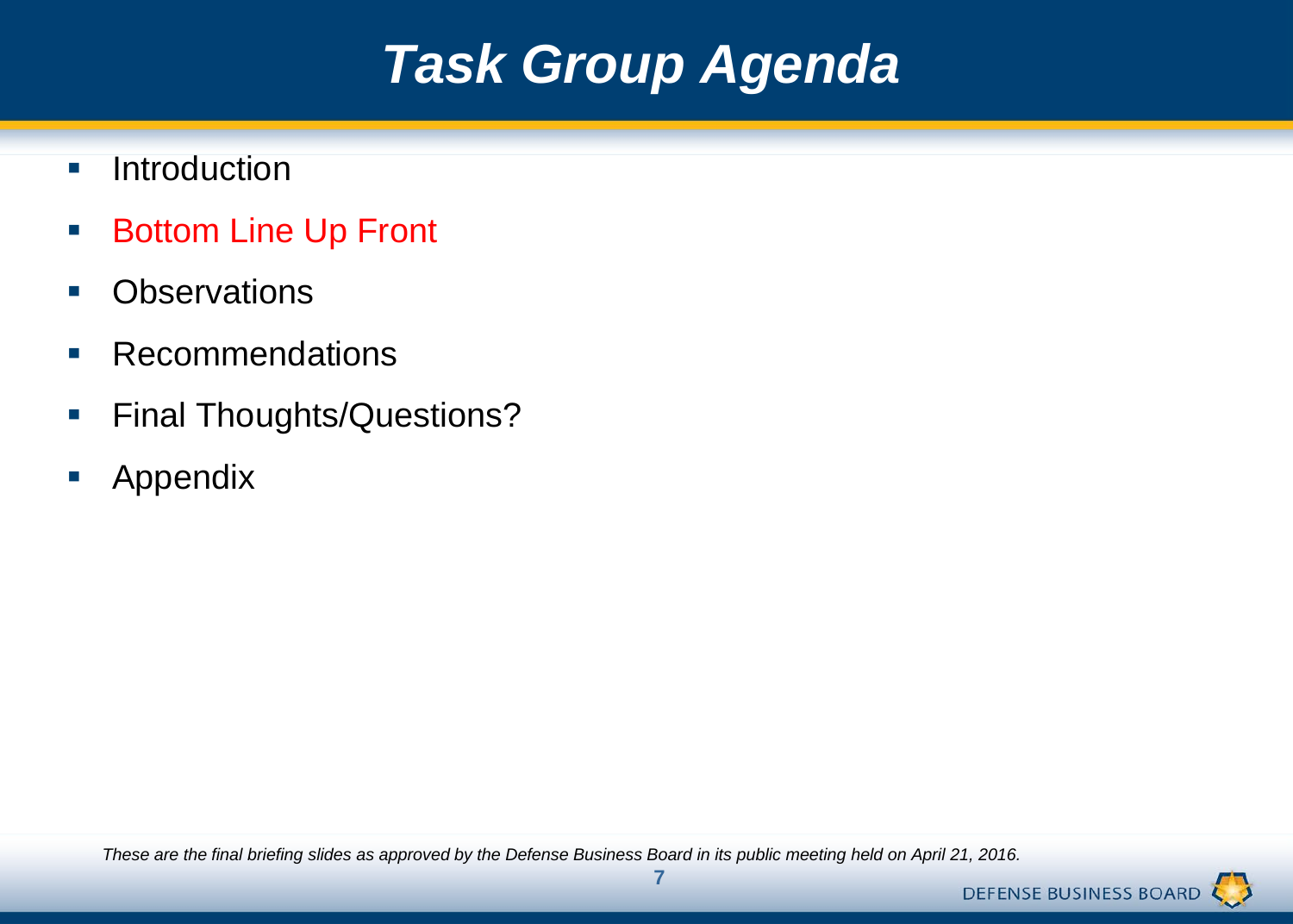# *Bottom Line Up Front - Observations*

- DoD's real property portfolio, the world's largest and most diverse, has many facilities that are in poor condition and/or are chronically underutilized
- **Private sector best practices are seldom followed and/or shared across the** Department, among the Services, or with other federal agencies – benchmarks to private sector are rare
- Real property data collection and reporting is inconsistent
- No enterprise level governance exists at the OSD or Service level to effectively manage these assets
- Disincentives and regulations often inhibit cost-saving initiatives
- Convenience and expediency (rather than cost savings or avoidance) take precedence in real property management decisions, across the Department
- **Joint bases are not managed jointly**
- **Declining budgets and military force reductions highlight the need for a new Base** Reduction and Closure (BRAC) to reduce expenditures on excess infrastructure

*"We know what to do; we just have to be ordered to do it"* Service Under Secretary

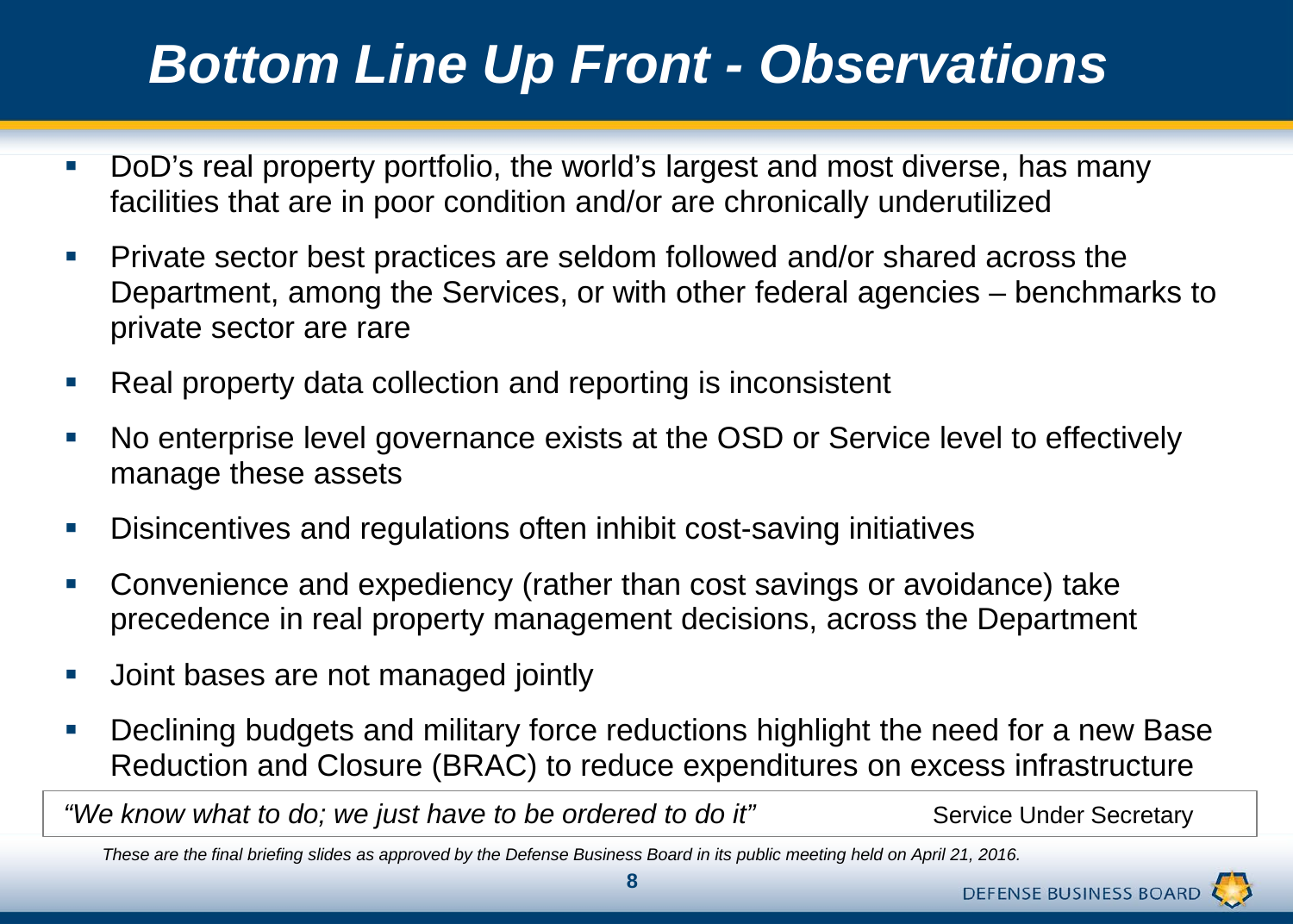# *Bottom Line Up Front - Recommendations*

- Adopt a new enterprise-wide governance structure to manage real property assets, to provide clear guidance, priorities, and oversight
	- Implement Department-wide common framework for data collection, benchmarks and reporting
	- Incorporate private sector best practices to enhance real property management
	- Integrate budget/resourcing, personnel, and real property information to enhance real property decision-making
- Establish a centrally managed revolving fund that incentivizes property reconfiguration to maximize the use of existing facilities
- Use pilot programs to prove new, innovative approaches and processes
- **Revitalize the joint basing effort in both management and oversight**
- Request a new BRAC round to reduce excess facilities

*The taxpayer cannot comprehend, let alone support, the defense budget when they read ... of cost overruns, lack of accounting and accountability, needless overhead and the like. This must stop"* Secretary Ashton B. Carter February 2015



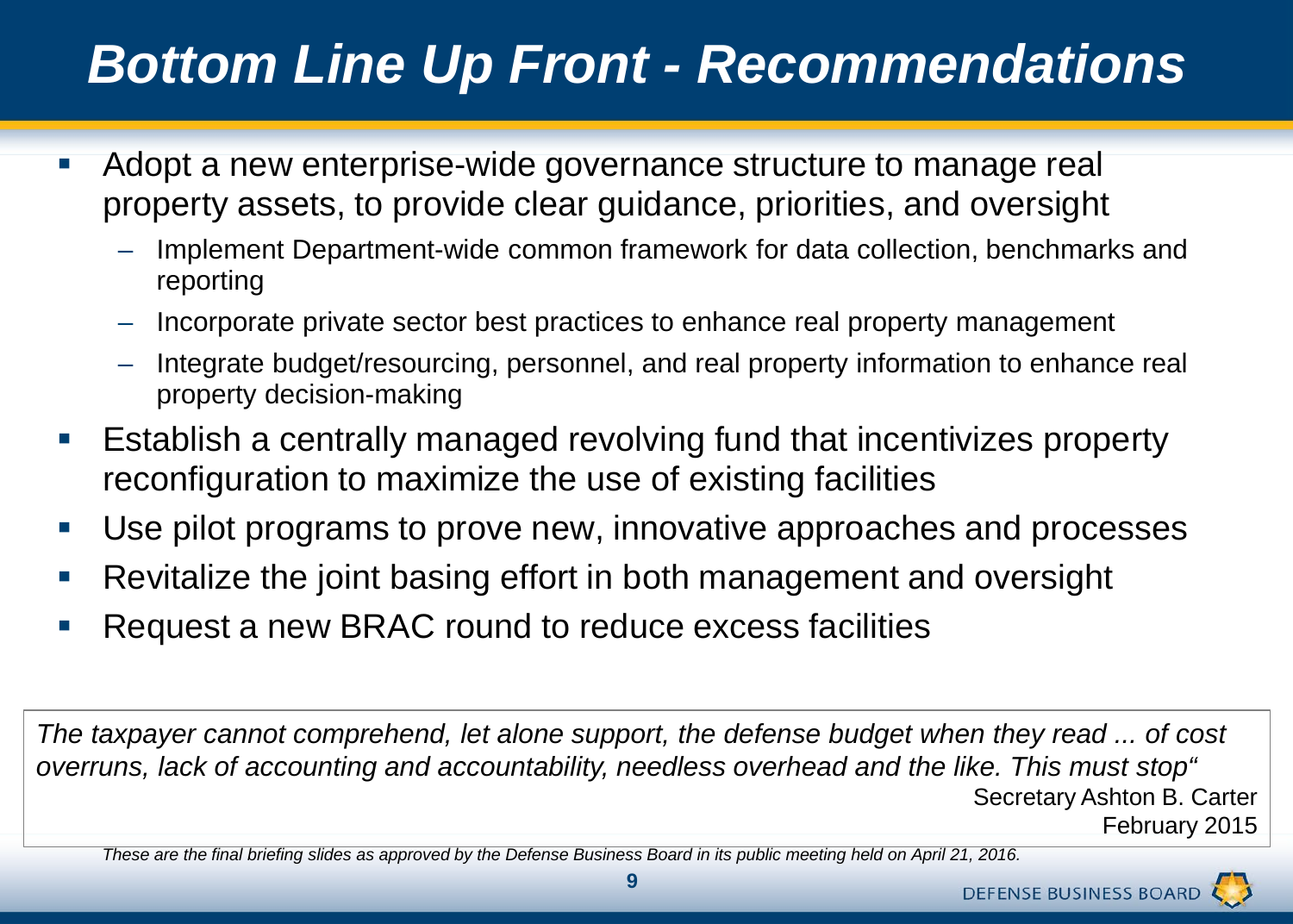# *Task Group Agenda*

- **Introduction**
- **Bottom Line Up Front**
- **-** Observations
- **Recommendations**
- **Final Thoughts/Questions?**
- **Appendix**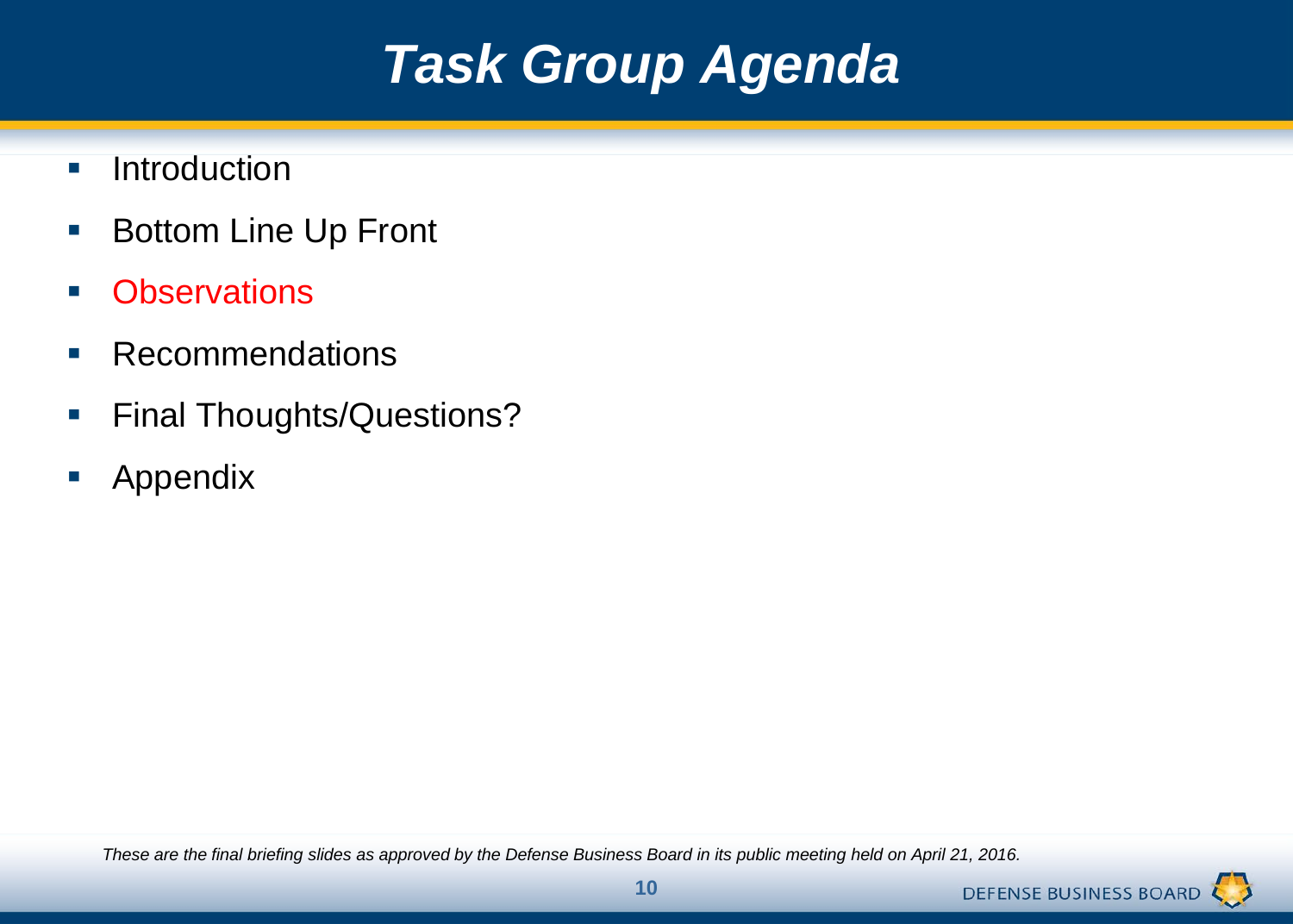#### *Observation – Governance*

No enterprise level view of real property management:

- **Lack of clear guidance, central oversight, or reporting** 
	- Confusion in roles and responsibilities (OSD, Services, Commands, bases, etc.)
	- Decisions on real property management default to Services
	- Service culture drives real property decision-making
- DoD Comptroller and EI&E provide limited oversight, but gaps remain:
	- Disconnect between resourcing (budget), personnel, and real property data
	- ‾ Cost data collection is inconsistent, and gets little emphasis
	- Lack of use of private sector best practices or standards
	- Limited central oversight of leasing decisions
- EI&E does not exercise enterprise-wide authority to provide policies, guidance, standards and goals for process improvement/cost reductions

*To make real progress in real property management, a large organization must have clear leadership and direction from its headquarters*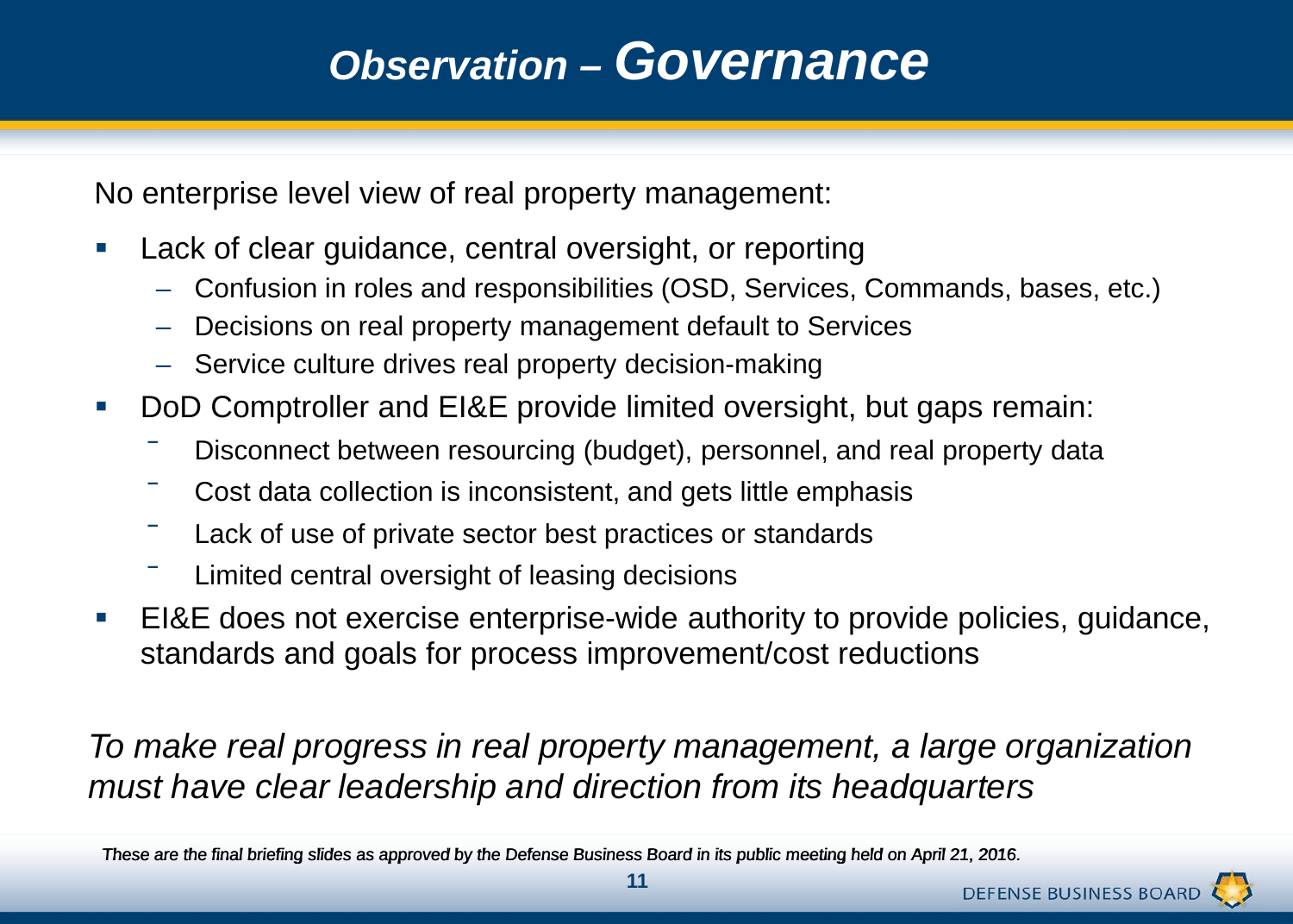#### *Observation – Governance*



*"EI&E is compliance oriented; does not drive best practices or cost transparency throughout DoD"* Service Assistant Secretary EI&E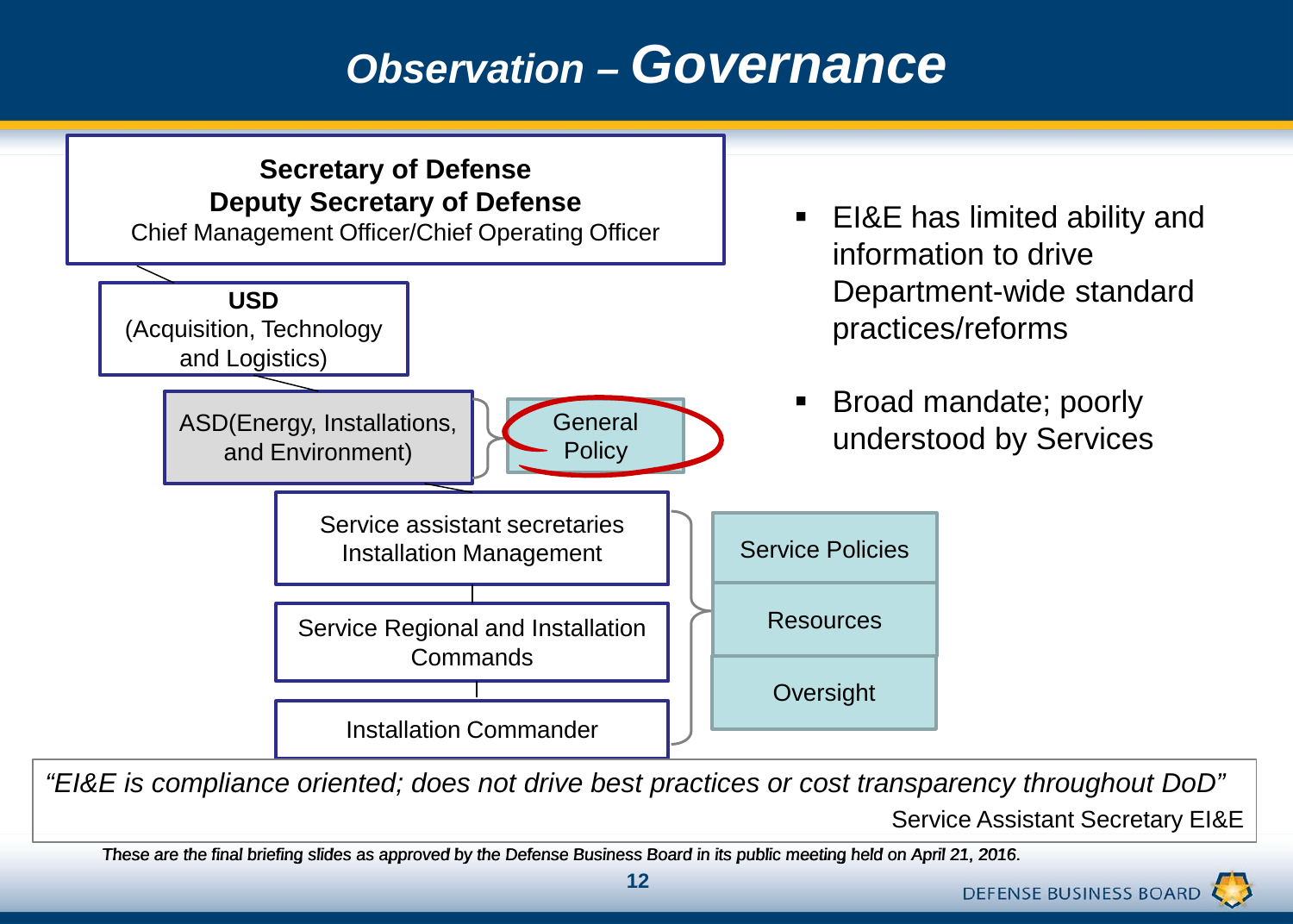#### *Observation – Data Management*

- No common approach to data standards, collection or documentation
- No integrated or centralized reporting at OSD, DoD Components or Service level
- Senior decision-makers do not see the fully-loaded costs; it is impossible to effectively link real property actions to cost impacts
- **The Department compares its logistics performance with private sector** standards, but does not compare real property management standards
- **Lack of data commonality means it is difficult for the Services to share** performance standards with each other, the National Guard Bureau, General Services Administration (GSA), other federal agencies or the private sector
- **The Department misses opportunities to gain tenants by not sharing facility** vacancy information with GSA; and does not routinely look at other federal agencies for available government space to meet its needs
- No framework for OSD or the Services to share best practices

**"***The first thing we did was to create a common lexicon in the real property data systems, the data wasn't perfect but good enough.*" Network and the private sector real property manager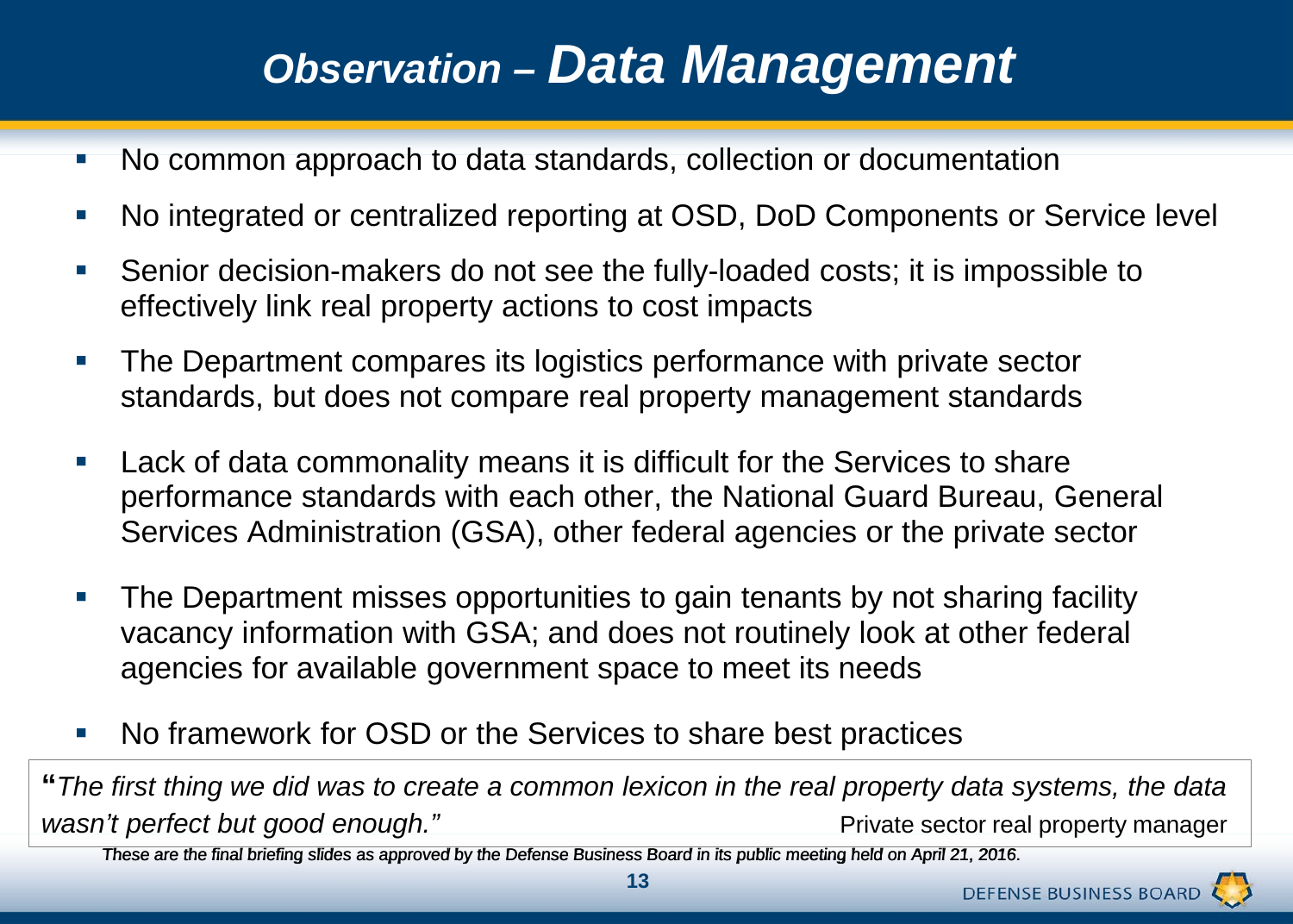#### *Observation – Data Management*



**For its more than 570K facilities, DoD estimates an annual operating expense; it cannot calculate either actual costs or what a facility "should" cost**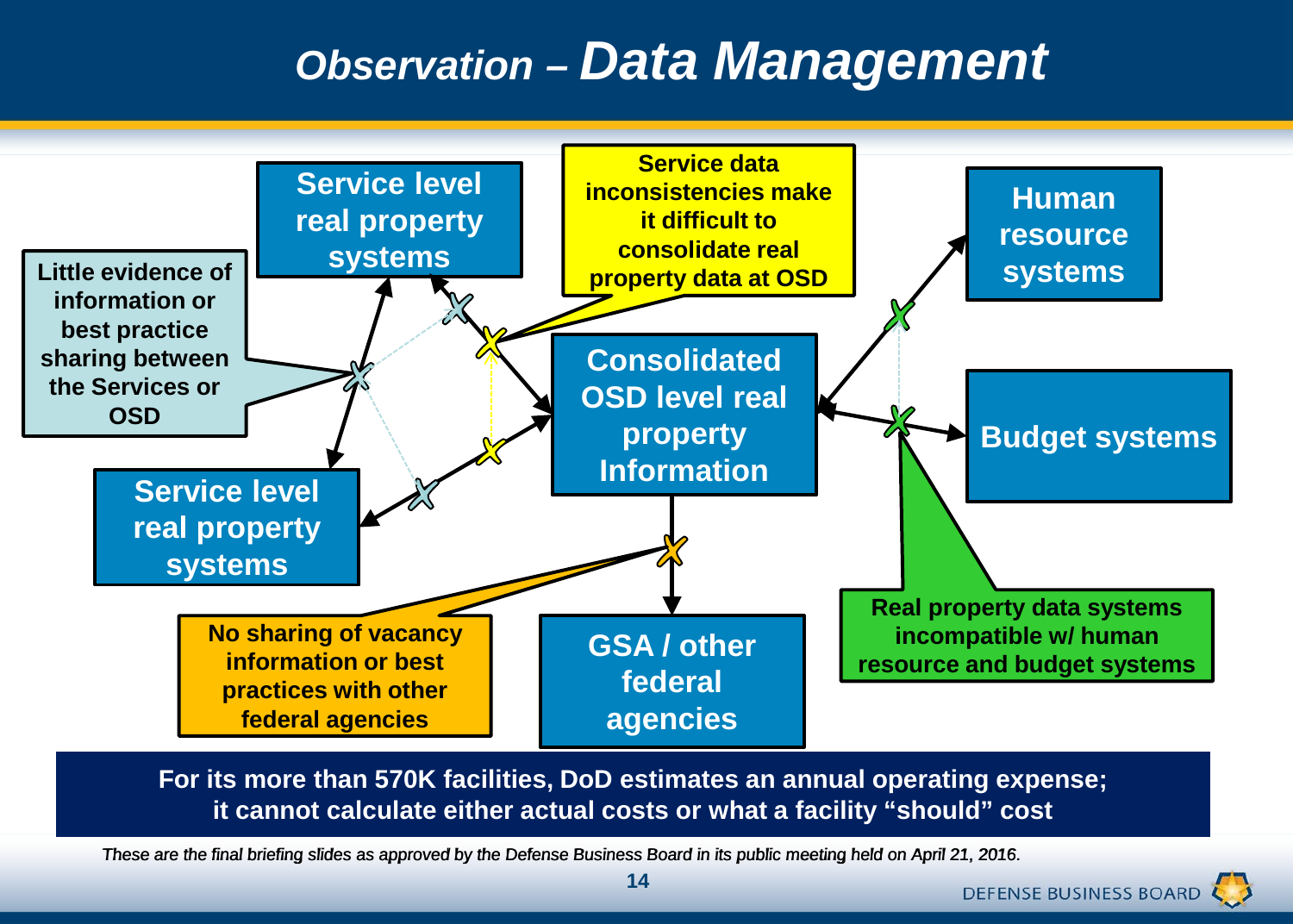## *Observation - Incentives and Disincentives*

- Culture
	- There are few incentive for a base commander or facilities manager to manage their inventory in a cost efficient manner
	- Commanders are penalized for over or under spending their budget
	- Generally, they cannot keep savings generated by an efficient decision and are almost never penalized for a bad decision
	- Base commanders/tenants often don't have the ability or incentive to implement cost saving initiatives since budget comes from third party
- **Regulations** 
	- Reconfiguring facilities to meet new tenant needs requires resources that are difficult to obtain. Funds to repurpose/reconfigure a facility are capped at \$1M; Above that is classified as MILCON, requiring approval by Congress
	- Office of Management and Budget lease scoring rules favor short-term leases over longer-term acquisitions, which can increase lifecycle costs; scoring rules also limits a base commander or facility manager's ability to partner with private sector capital sources

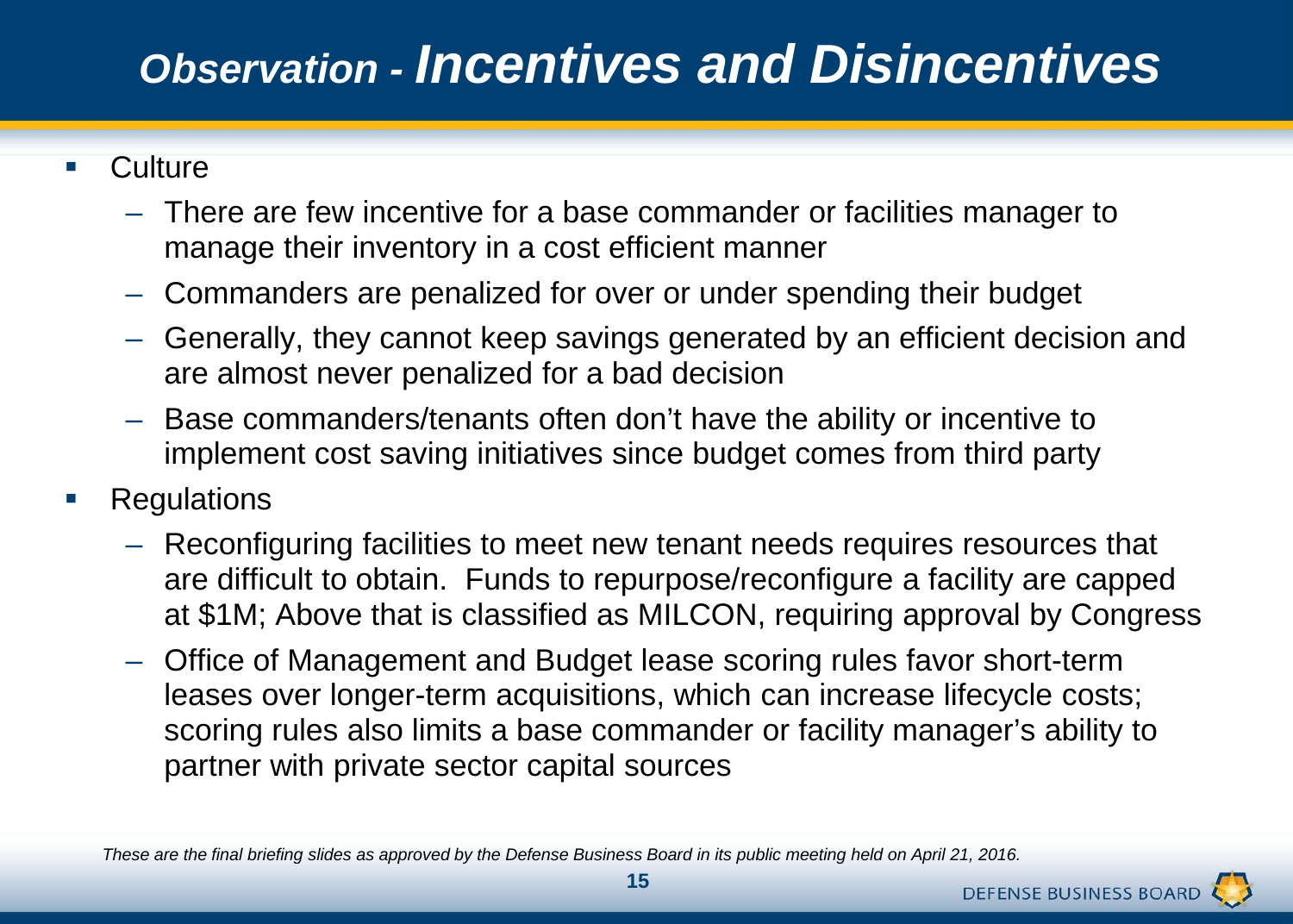## *Observation - Lack of Incentives*



- No incentives to proactively manage emerging vacancies
- As missions shift and vacancies emerge, the Department does not "rack and stack"
- Property managers cannot offer contiguous space to incoming tenants
	- Increases tenant moves to more expensive leased space
	- Increases purchases of temporary trailer space, often positioned near underutilized structures
- Facility managers cannot consolidate personnel and close underutilized facilities



These are the final briefing slides as approved by the Defense Business Board in its public meeting held on April 21, 2016. In the private sector, investment capital is readily available to reconfigure a *facility, if the business plan demonstrates a strong return on investment*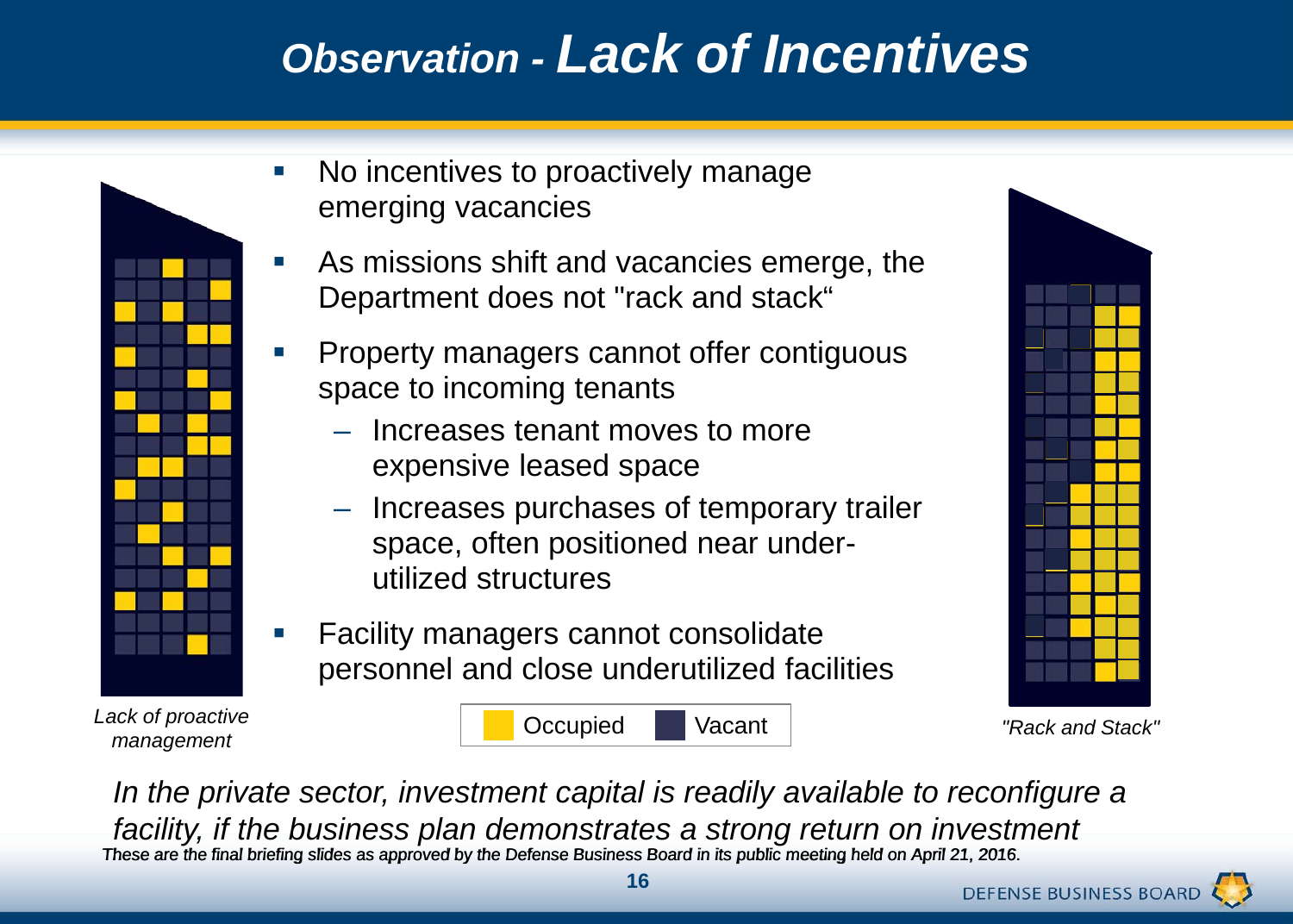# *Observation – Mixed Results in Joint Basing*

- Joint basing has clear established goals, but…
	- No milestones and outcomes to ensure that joint basing is on track
	- Limited performance metrics to determine the success of individual joint bases
	- Data is limited, disaggregated and lacks granularity; makes it difficult to assess joint base success
	- Reports and key process indicators sent to OSD, but no feedback is provided
- Joint Management Oversight Structure (JMOS) was established by the DSD as a governance framework but has generally devolved to managing disputes
	- Bureaucratic delays and disincentives—approval of Service memorandums of agreements can take up to two years
	- Innovation, learning and best practice sharing is limited/constrained
- Acceptance of the joint basing concept is inconsistent across the Services
	- Senior Service-level installation leaders are dissatisfied with the lack of support for joint basing
	- Frustration with Joint Common Operating Levels of Service (COLS)
	- Joint Bases generally managed under individual Service protocols

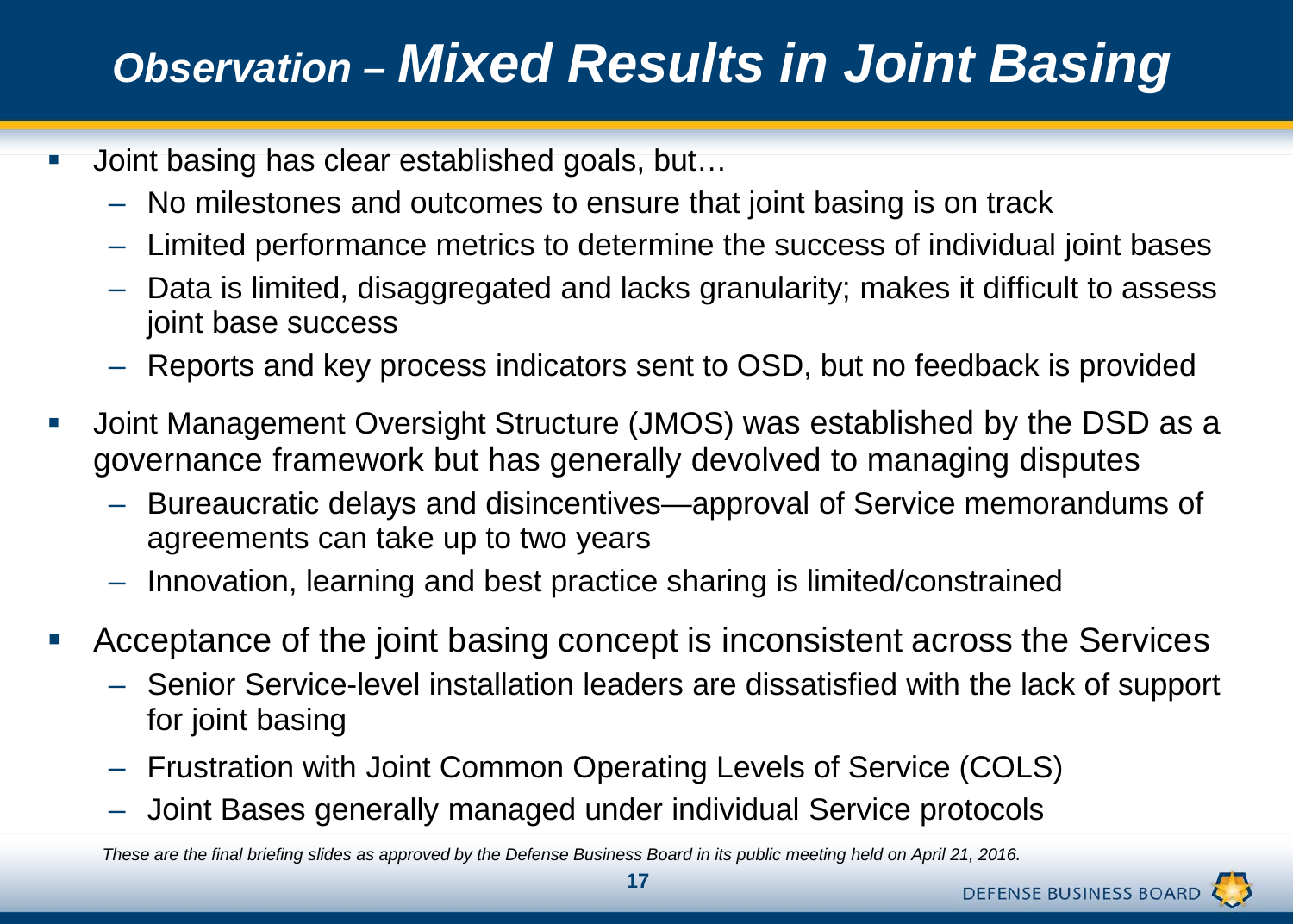## *Observation – Base Realignment and Closure*

- **Declining budgets and force reductions underscore the need to avoid** wasting resources on excess infrastructure
	- ‾ Army and Air Force estimates show 33% and 32% excess state-side infrastructure respectively; Defense Logistic Agency has 12% excess infrastructure.
	- ‾ The Department estimates 22% military base infrastructure is excess.
- Existing authorities limit DoD's ability to reduce or realign excess infrastructure
- Congress remains concerned about the savings that can be achieved by closing bases
	- Skeptical of the Department's estimates of proposed savings
	- Cites the 2005 BRAC round which cost the Pentagon over \$35 billion to achieve roughly \$4 billion in future annual savings

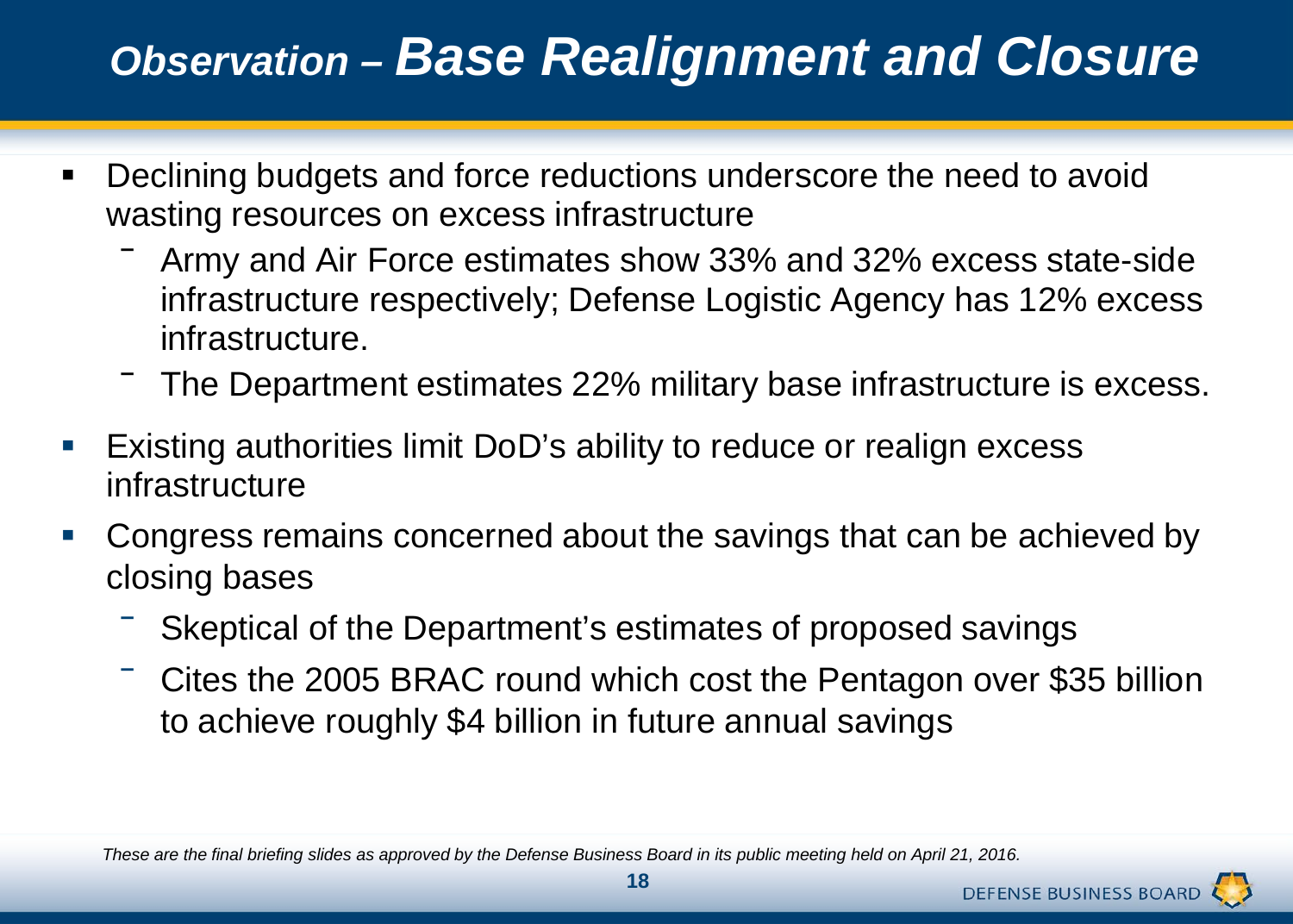## *Observation - Private Sector Best Practices*

Over the past two decades, leading private sector companies have transformed their real property functions, reducing total costs by as much as 30%.

- Transformational companies employ five major best business practices:
	- **Collect and analyze relevant data**. Understand and analyze how occupancy costs and facility capacity impact budgets and balance sheets
	- **Centralize key real property commitments.** Centralize acquisition, ownership and leasing commitments under a senior executive
	- **Shrink the facilities footprint.** Simplify building requirements, designs and procedures to reduce visible and hidden costs
	- **Create the market**. Negotiate acquisitions and leases by using portfolio size and corporate reach to achieve more favorable terms
	- **Partner with professionals**. Out-source routine transactions while maintaining oversight; forge alliances with asset managers, developers, and service providers to perform real property management functions



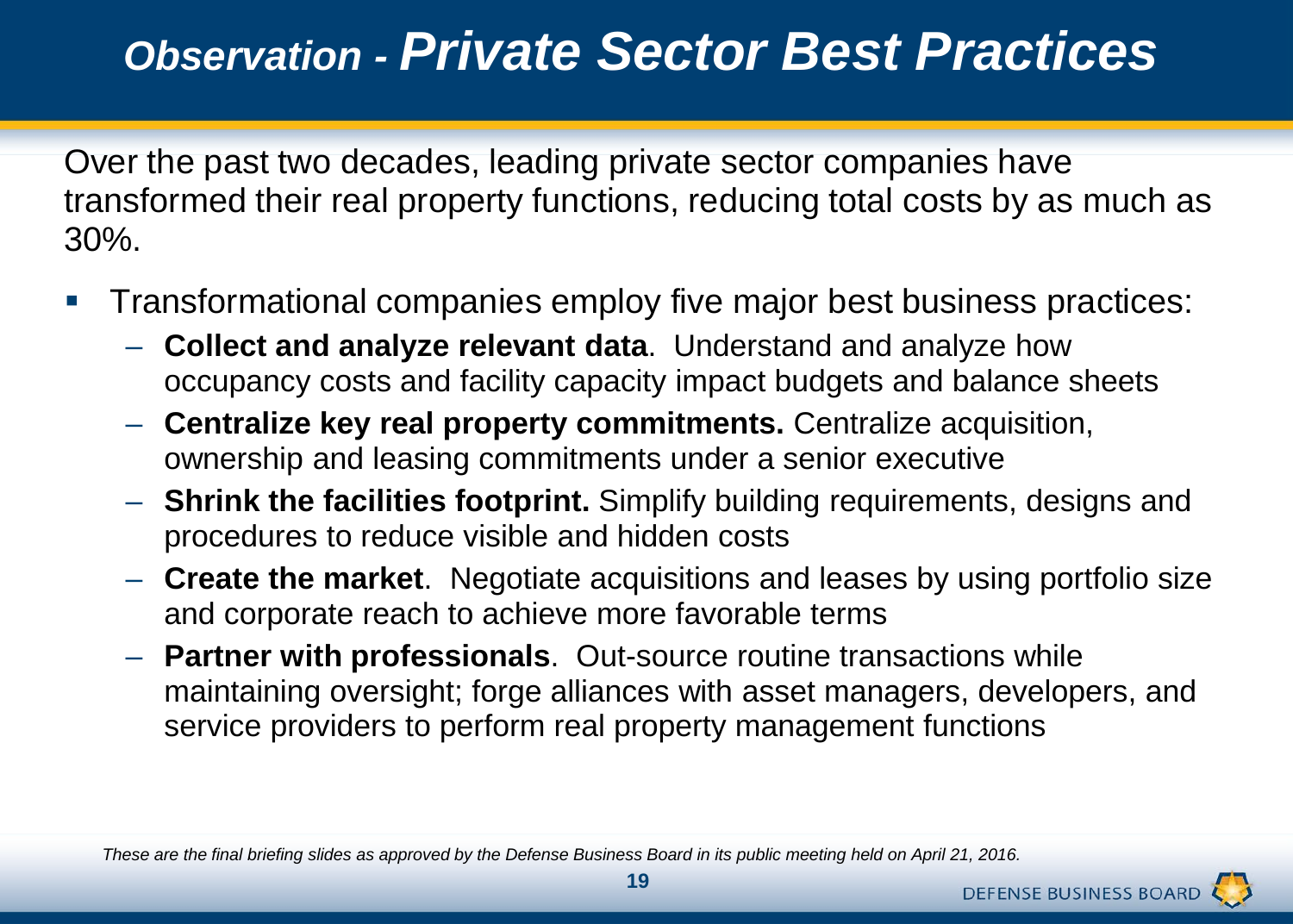### *Observation - Private Sector Best Practices*

| <b>Private sector best practices</b>                                                                                                        | <b>Current DoD practices</b>                                                                                                    |
|---------------------------------------------------------------------------------------------------------------------------------------------|---------------------------------------------------------------------------------------------------------------------------------|
| 1-Corporate-wide data/reporting; common                                                                                                     | 1-Service-level data/reporting; conflicting                                                                                     |
| definitions; executive dashboard                                                                                                            | definitions; fragmented metrics                                                                                                 |
| 2-Centralized approvals; proactive                                                                                                          | 2-Service-level real property approvals;                                                                                        |
| guidance on all leased and owned property                                                                                                   | reactive DoD(EI&E) role/scope/direction                                                                                         |
| 3-Full lifecycle costing; total asset analysis                                                                                              | 3-Partial Accounting/MILCON/Plant                                                                                               |
| of all projects/properties; internal and                                                                                                    | replacement costing; compliance and                                                                                             |
| external performance benchmarks                                                                                                             | technical analysis; limited use of benchmarks                                                                                   |
| 4-Deep outsourcing; contract most routine                                                                                                   | 4-Limited outsourcing; heavy Department-                                                                                        |
| transactions/technical functions, retain                                                                                                    | wide administrative and technical overheads,                                                                                    |
| strategic management                                                                                                                        | complex real property management systems                                                                                        |
| 5-Extensive partnerships; global/regional<br>scope, full spectrum asset management,<br>high awareness of performance<br><i>improvements</i> | 5-Limited partnerships; successes limited to<br>military housing/lodging, low awareness of<br>potential for other asset classes |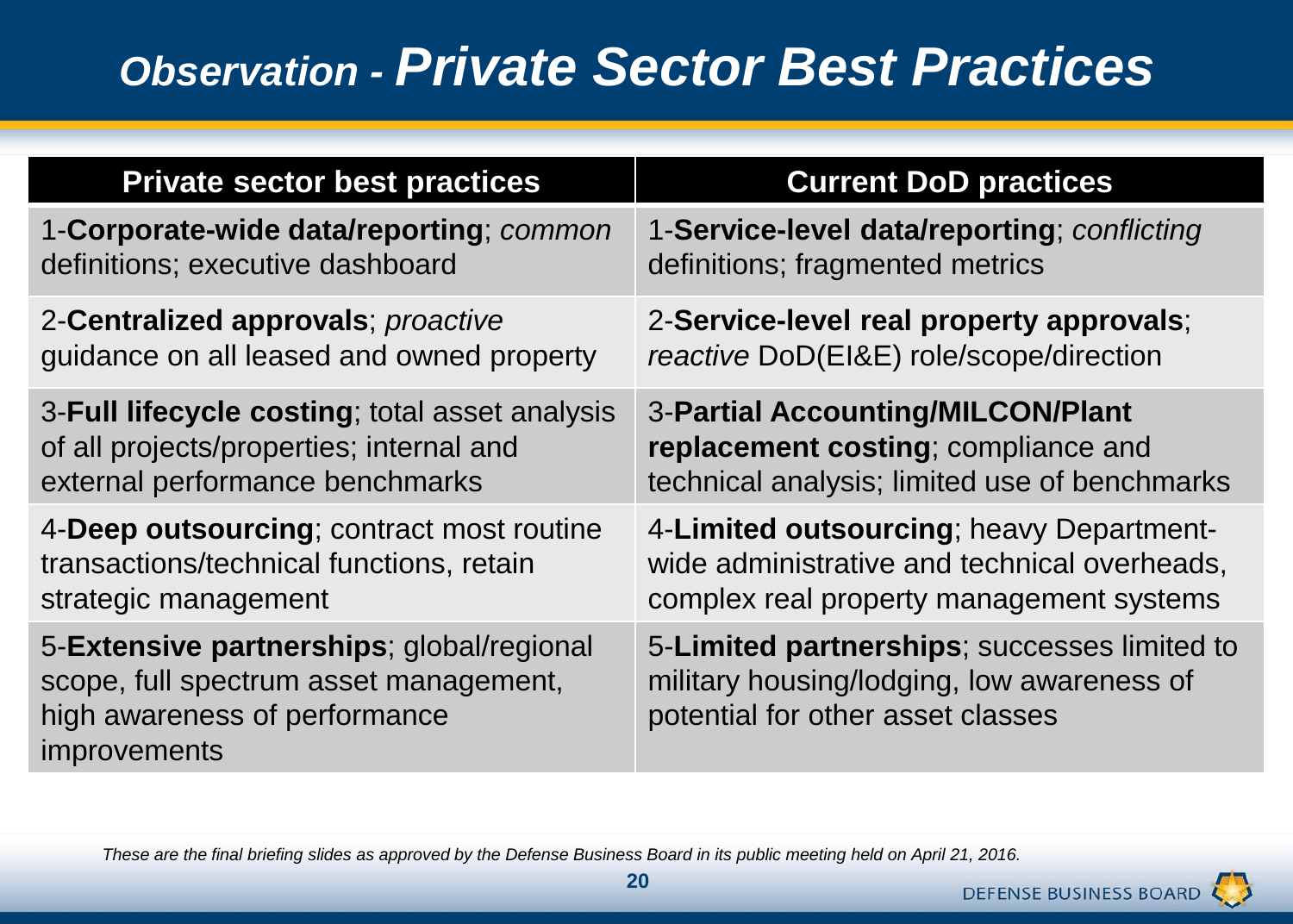#### *Observation – Expanded Use of Private Sector*

- While the Department has entered into joint ventures/partnerships with the private sector for housing/temporary lodging, they have not seriously explored similar options for commissaries, military exchanges, recreational facilities, depots, hospitals/clinics, schools, etc. especially in military facilities that are in close proximity to private sector services
- Since funding for the upgrade of military facilities is limited, these private sector relationships could result in improvement in the condition of the facilities
- Expanded privatization of military facilities have been successful in the Canada, U.K., Australia and Israel; contractors have upgraded and now manage entire facilities and bases in the U.K.
- Private sector companies use modern office/housing and facility designs to attract millennials, i.e. Force of the Future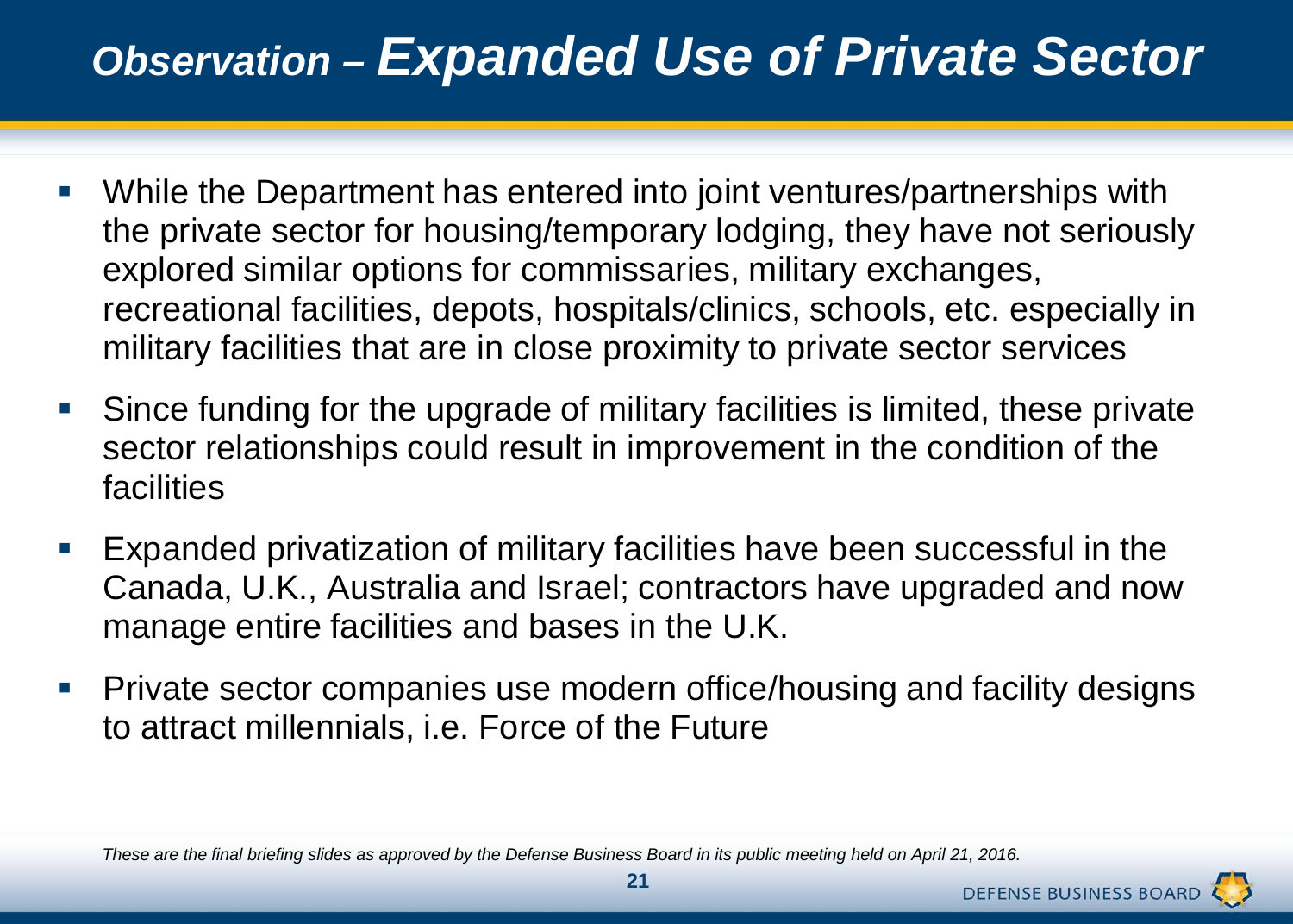# *Task Group Agenda*

- **Introduction**
- **Bottom Line Up Front**
- **•** Observations
- **Recommendations**
- **Final Thoughts/Questions?**
- **Appendix**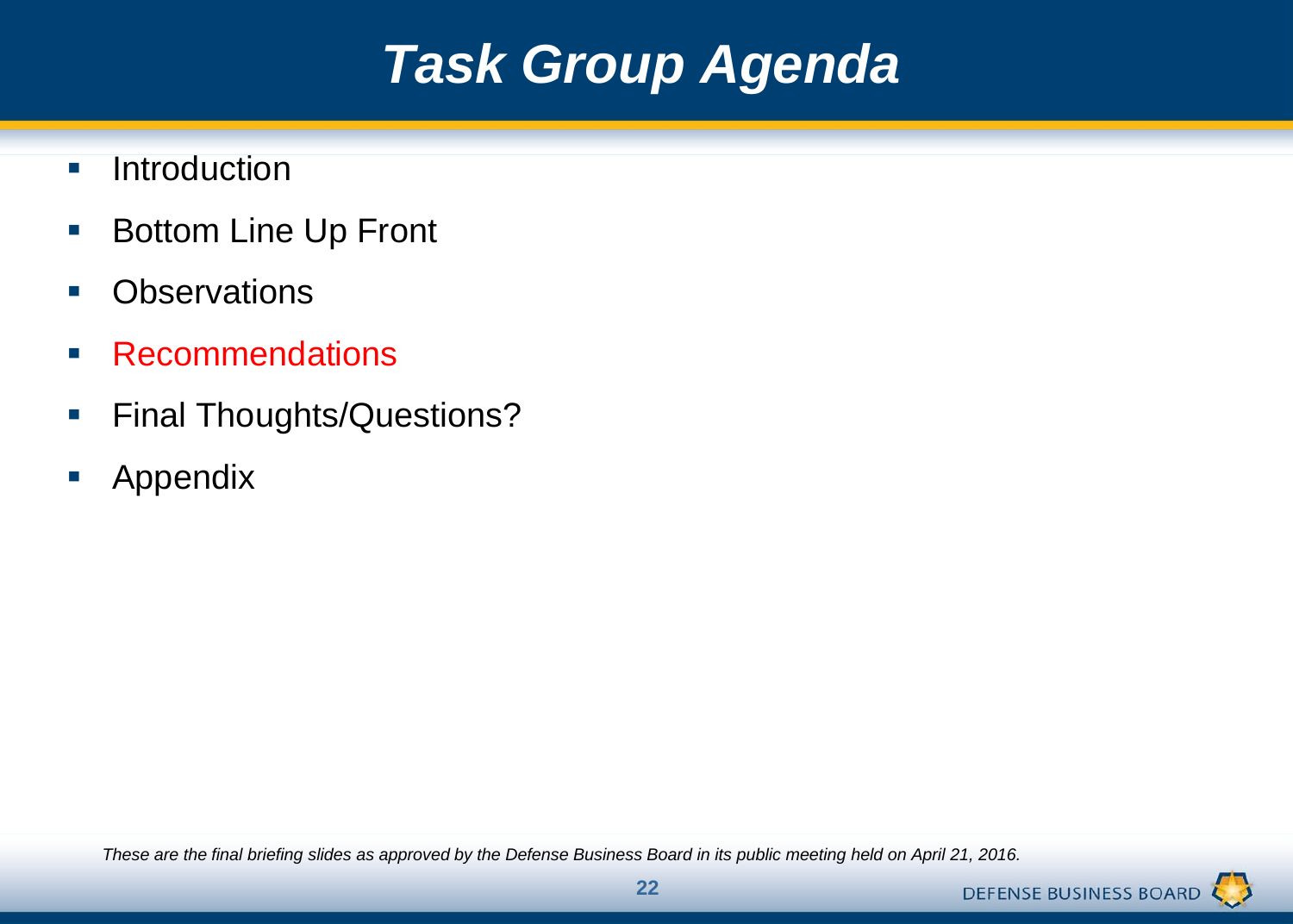#### *Recommendation #1 Real Property Innovation Board*

DBB recommends that the Deputy Secretary of Defense direct the creation of a "Real Property Innovation Board" with the ASD EI&E as Chair, with members assigned from DCMO, P&R, Comptroller, Service secretaries and Defense agencies.

- Creates a framework for real property decisions and improved linkage of real property, budget, and personnel information
- Uses existing staffs; not a new organization
- DoD needs to:
	- Provide stronger enterprise-wide governance and oversight of real property
	- Empower and incentivize the ASD EI&E to direct an enterprise-oriented facility asset management process for all real property
	- Create a framework for greater integration of budget/resourcing, personnel and real property data into the decision-making process
	- Facilitate cost-saving, innovative approaches to real property management
	- Gather accurate data to make an effective request for another BRAC round
	- Increase flexibility for capital improvements

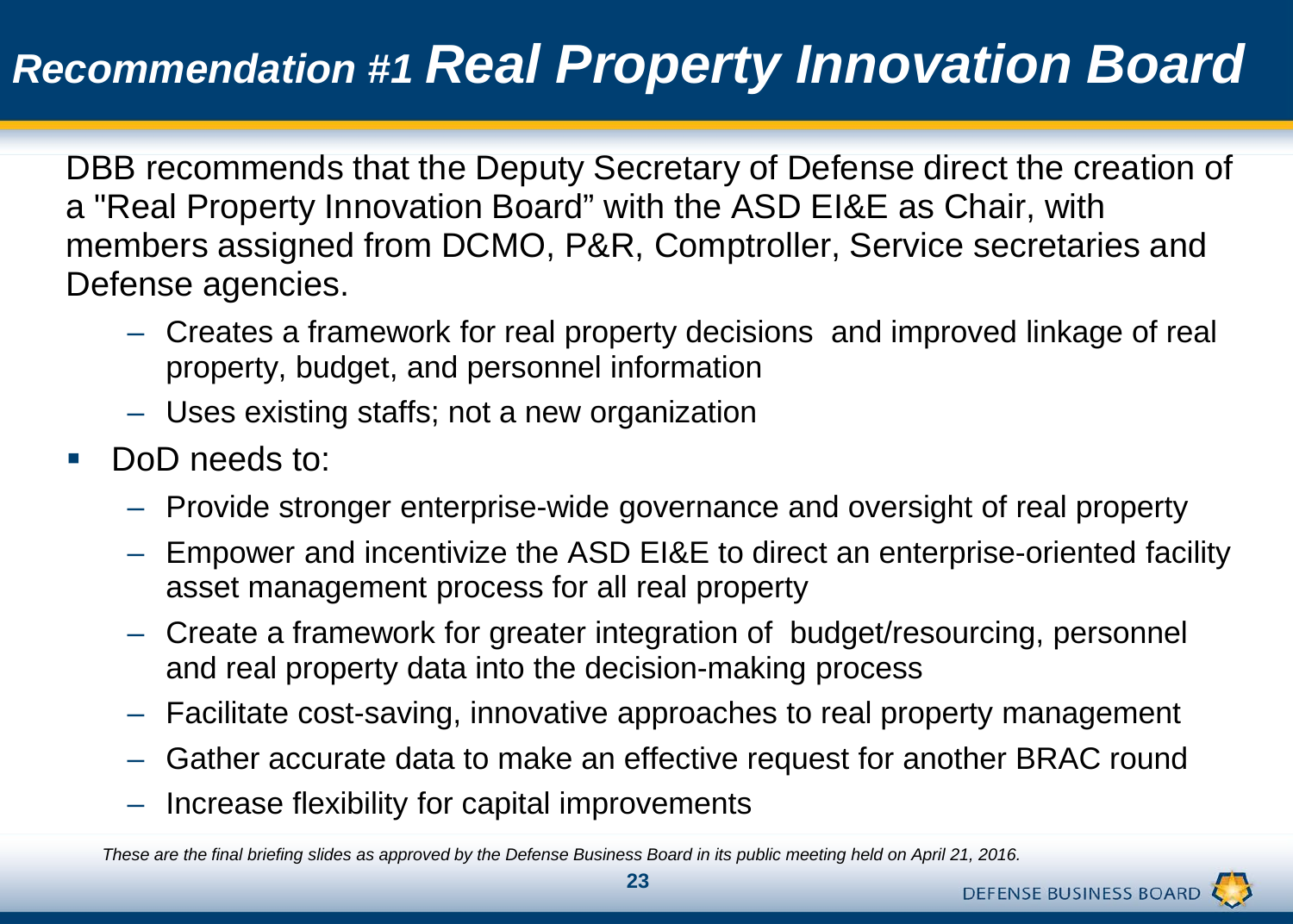# *Recommendation #1 Real Property Innovation Board* (continued)

- Governance
	- Oversee compliance with Executive Order 13327 (2004)
	- Integrate OSD, Service and Defense Agency management of real property
	- Serve as Department-wide approval authority for new leases (cost and duration thresholds to be determined by USD AT&L with input from DoD Comptroller) – lease requests must demonstrate that no viable alternative (existing facility/space) is available
- Data Management
	- Establish and direct a common framework for data, benchmarks and cross-entity best practice sharing
	- Develop a plan for all entities to conduct portfolio surveys for accounting of facilities
	- Consider an ancillary panel of private sector real property experts to advise the Board on ways to incorporate emerging best business practices
- **Incentives** 
	- Manage the Real Property Revolving Fund (recommendation #2)
	- Provide tools to identify cost savings opportunities/incentivize their implementation
- Joint Basing subsume the Joint Management Oversight Structure (JMOS) and oversee management of joint bases (recommendation #4)



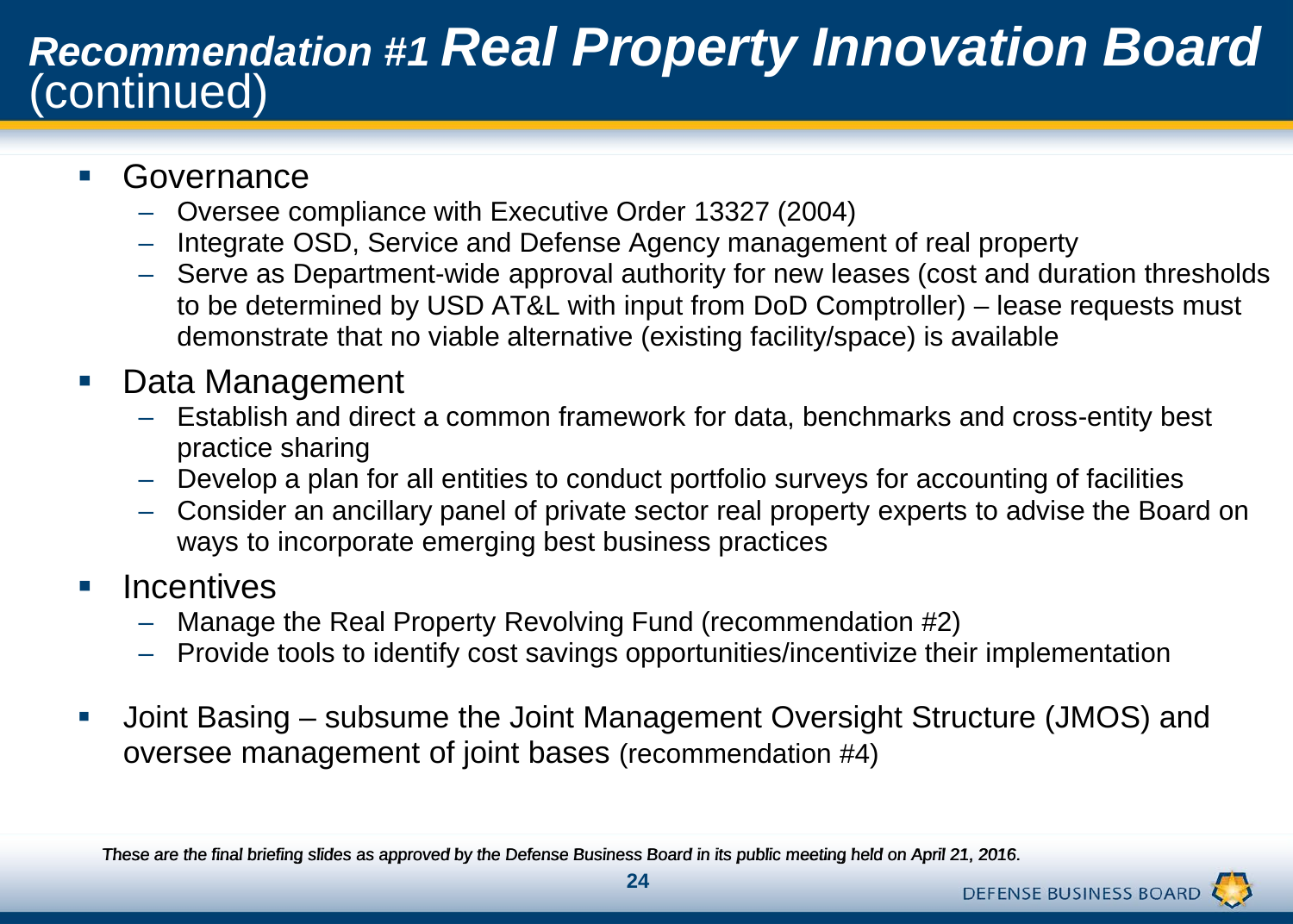# *Recommendation #2 Real Property Revolving Fund*

Pursue legislation to establish a Real Property Revolving Fund, managed by the Real Property Innovation Board, to facilitate innovative reconfiguration of existing facilities

- **Incentivizes effective space management** 
	- Reduces leases and the need for new builds
	- Improves utilization
	- Supports installation commanders/property manager's efforts to develop contiguous space
	- Encourages cost-effective conversions of existing facilities; not limited by \$1M MILCON cap established by Congress
- **Limited access to the Fund only best business cases are approved for funding** 
	- Requesting organizations present a business case having significant savings/reduced cost or return on investment
	- Repayment is required but additional savings would be available to the organization for internal use
- These are the final briefing slides as approved by the Defense Business Board in its public meeting held on April 21, 2016. Fund established/managed separately from DoD's total obligational authority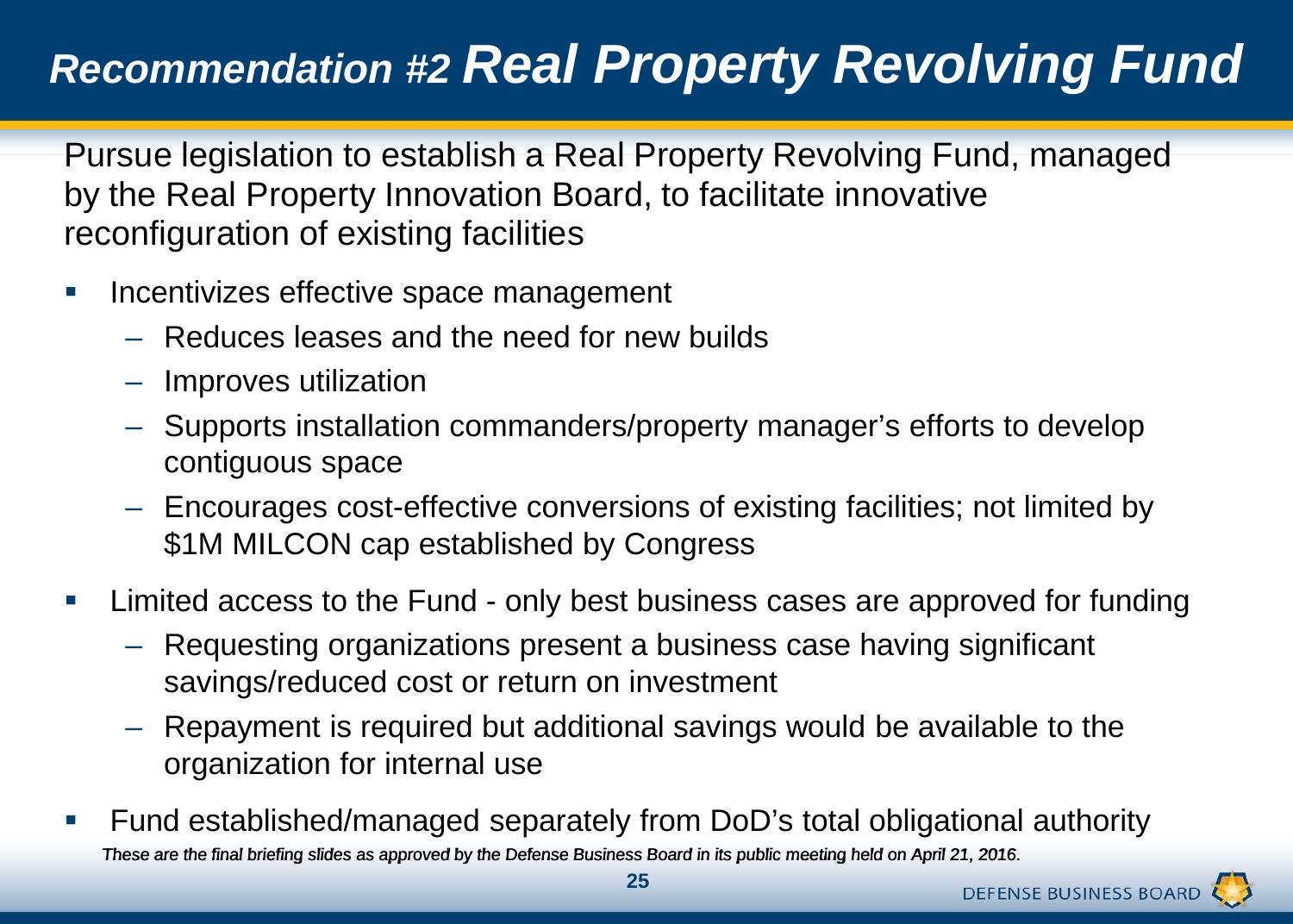Implement pilot programs of private sector real property best practices

- Create financial incentives for BOTH landlord and tenant to control costs
	- When buildings are funded by a third party, neither the landlord nor tenant's budget is impacted; no incentive exists to limit (or right-size) space acquisition or usage
	- Pilot would discourage such scenarios by ensuring the landlord pays for building operations from its own budget and tenant pays rent from its own budget
- Facilities Overhead Tax
	- Enforce space usage standards by assessing a tax on organizations that exceed the standards; establish space reduction targets and assess a tax on organizations that fail to meet (or make progress toward) space reduction targets
- Manage office space/admin assets in high use locations (e.g. DC/MD/VA, San Diego, Norfolk) to identify cost-saving opportunities
	- Employ "rack and stack" consolidation to identify costs and savings
	- Conduct surveys to identify and reduce excess/unused leased space
		- Washington Headquarters Service has already initiated successful efforts to increase efficiency and reduce leased space (see results in appendix)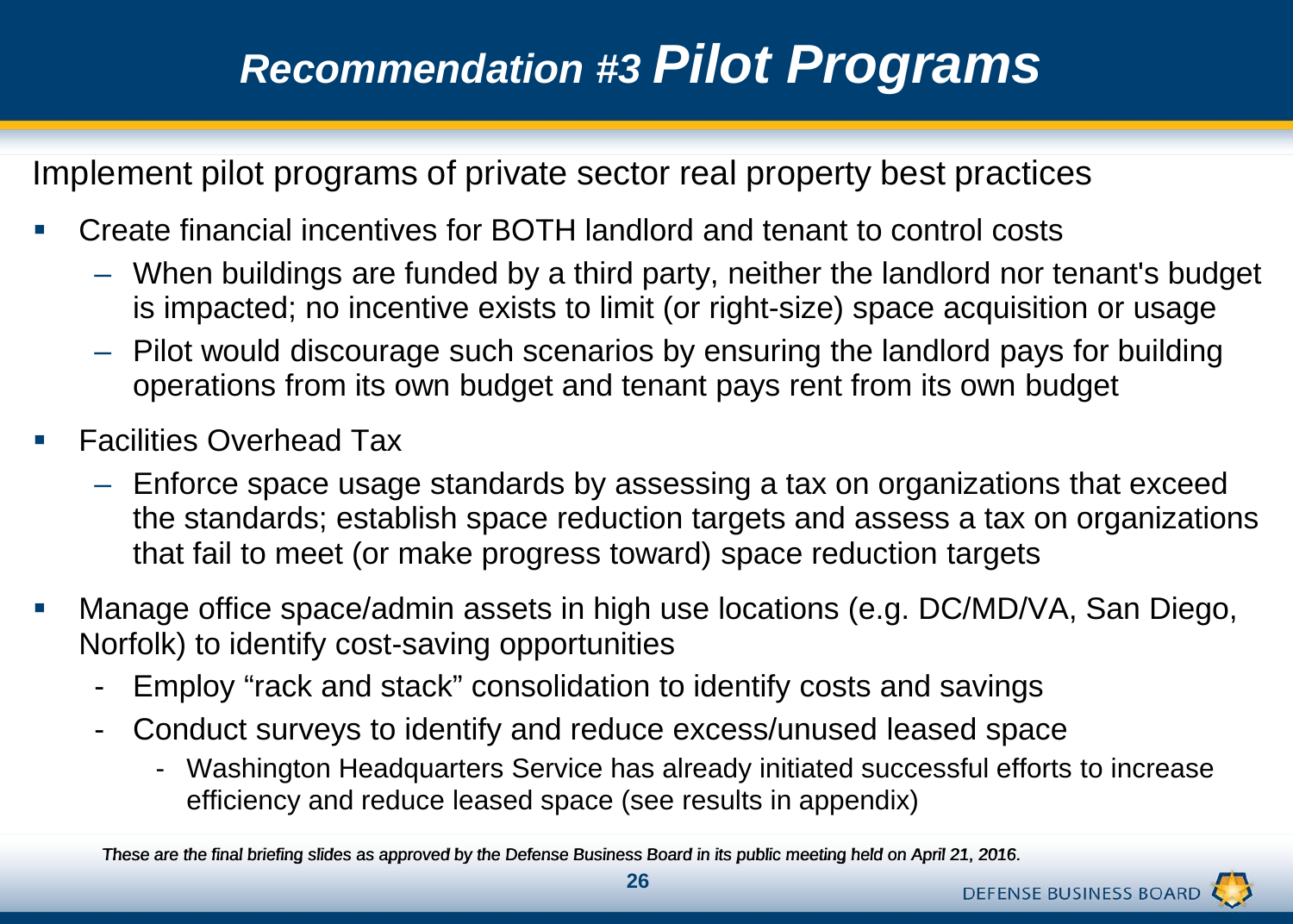#### *Recommendation #4 Joint Basing*

- Shift responsibility of joint basing oversight from the Joint Management Oversight Structure to Real Property Innovation Board
	- Define key performance indicators, milestones, outcomes and checkpoints
	- Reevaluate joint base Common Operating Levels of Service (COLS) with input from joint base commanders and Services; implement updated COLS across all joint bases
	- Incentivize successes, capitalize on quick wins and implement proven best practices across all facilities
	- Report joint base progress and identify mid-course corrections
- Re-launch joint basing emphasizing its importance, mission and benefits

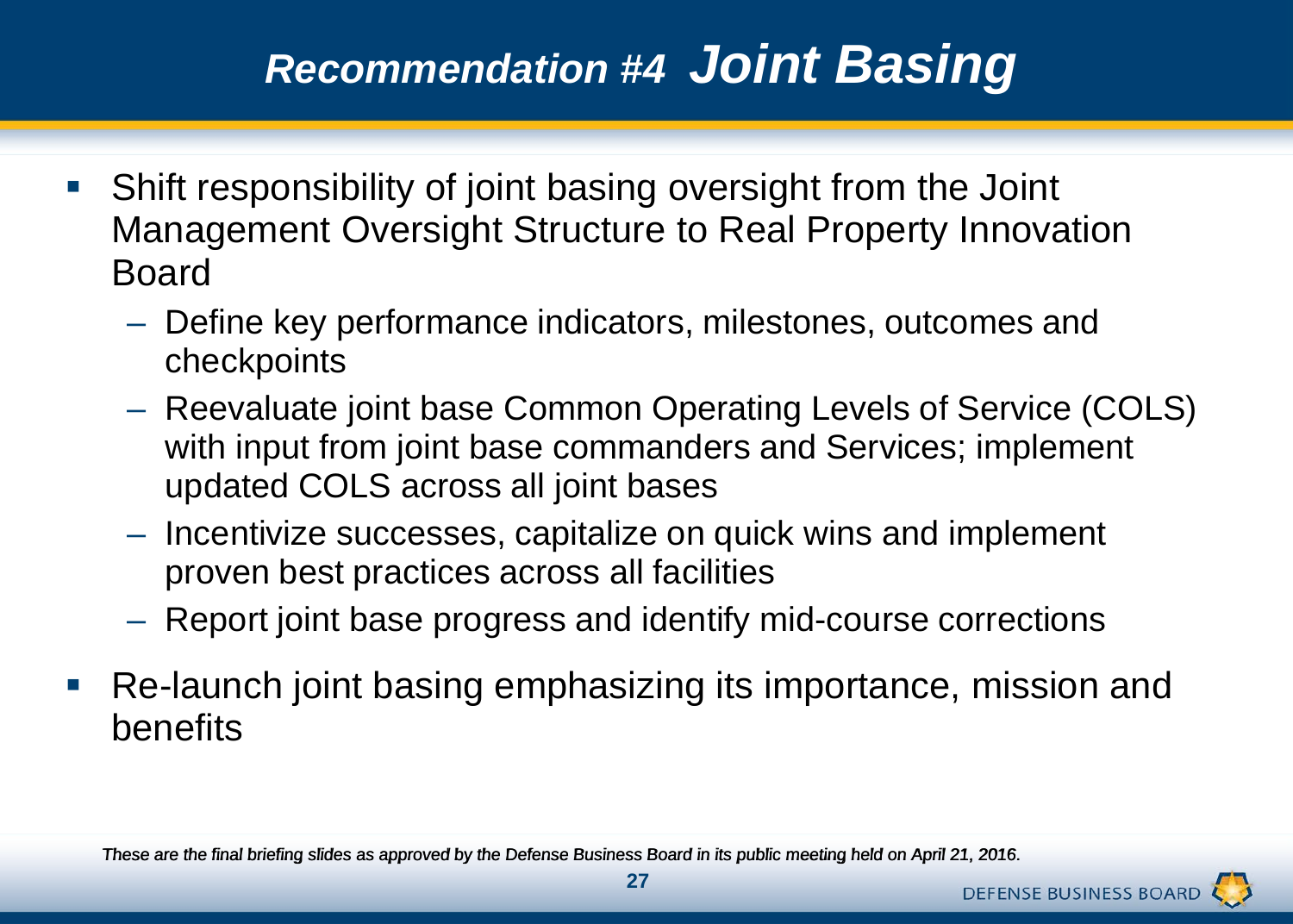Request a new BRAC round to reduce excess facilities and free up funds for readiness

- Implementation of a centralized real property governance model will, over time, improve the Department's ability to refine estimates of costs of excess facilities and savings available from BRAC
- Legislative language should focused on relocating to existing facilities rather than new construction; added scrutiny for any BRAC recommendation that requires new construction or leased facilities, when existing space is available
- BRAC supports a comprehensive, holistic, transparent, and independently validated process for cutting infrastructure
	- Minimizes competing priorities, Service parochialism, and politics
	- Legal obligation forces implementation of otherwise impossible initiatives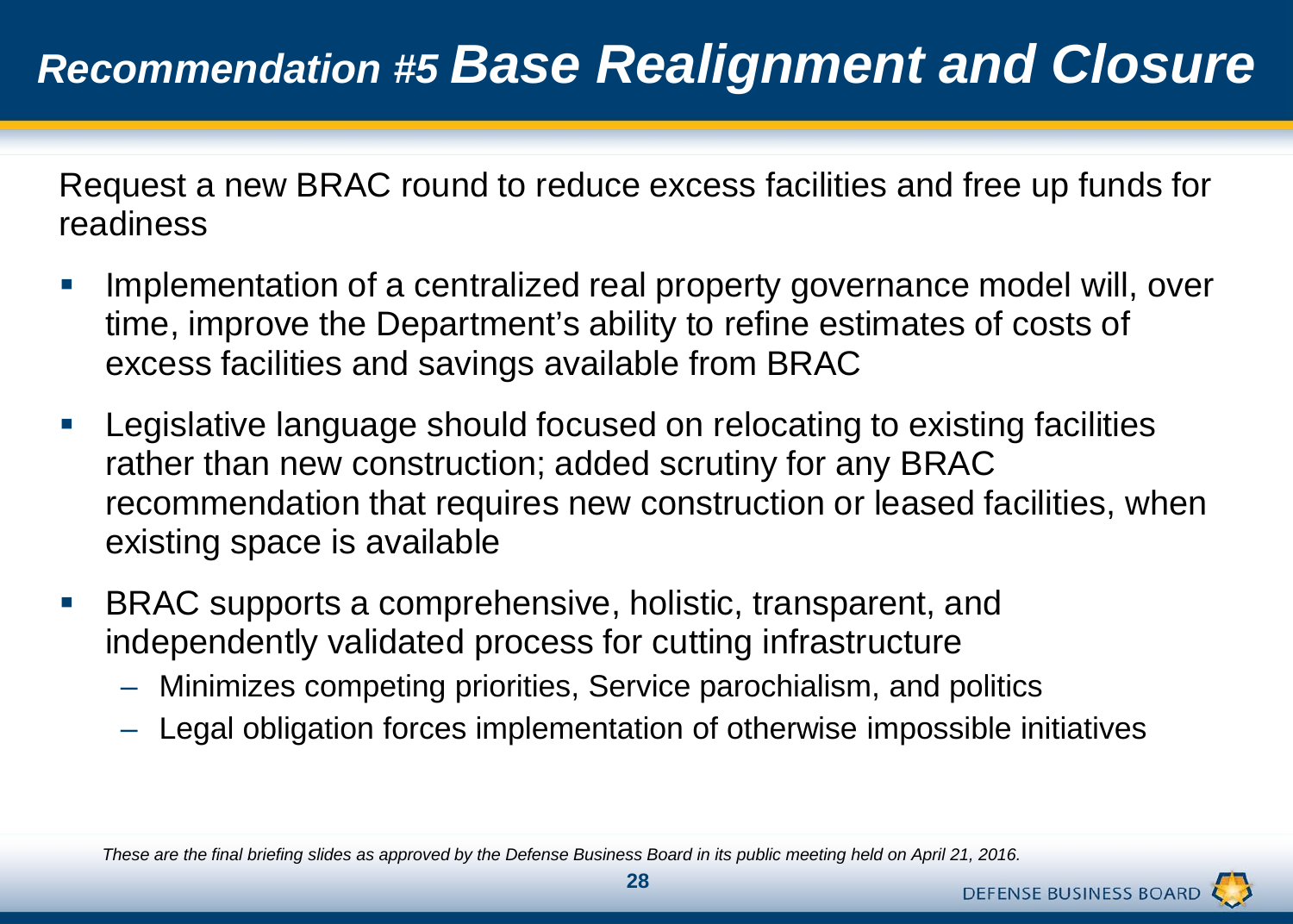# *Task Group Agenda*

- **Introduction**
- **Bottom Line Up Front**
- **•** Observations
- **Recommendations**
- **Final Thoughts/Questions?**
- **Appendix**

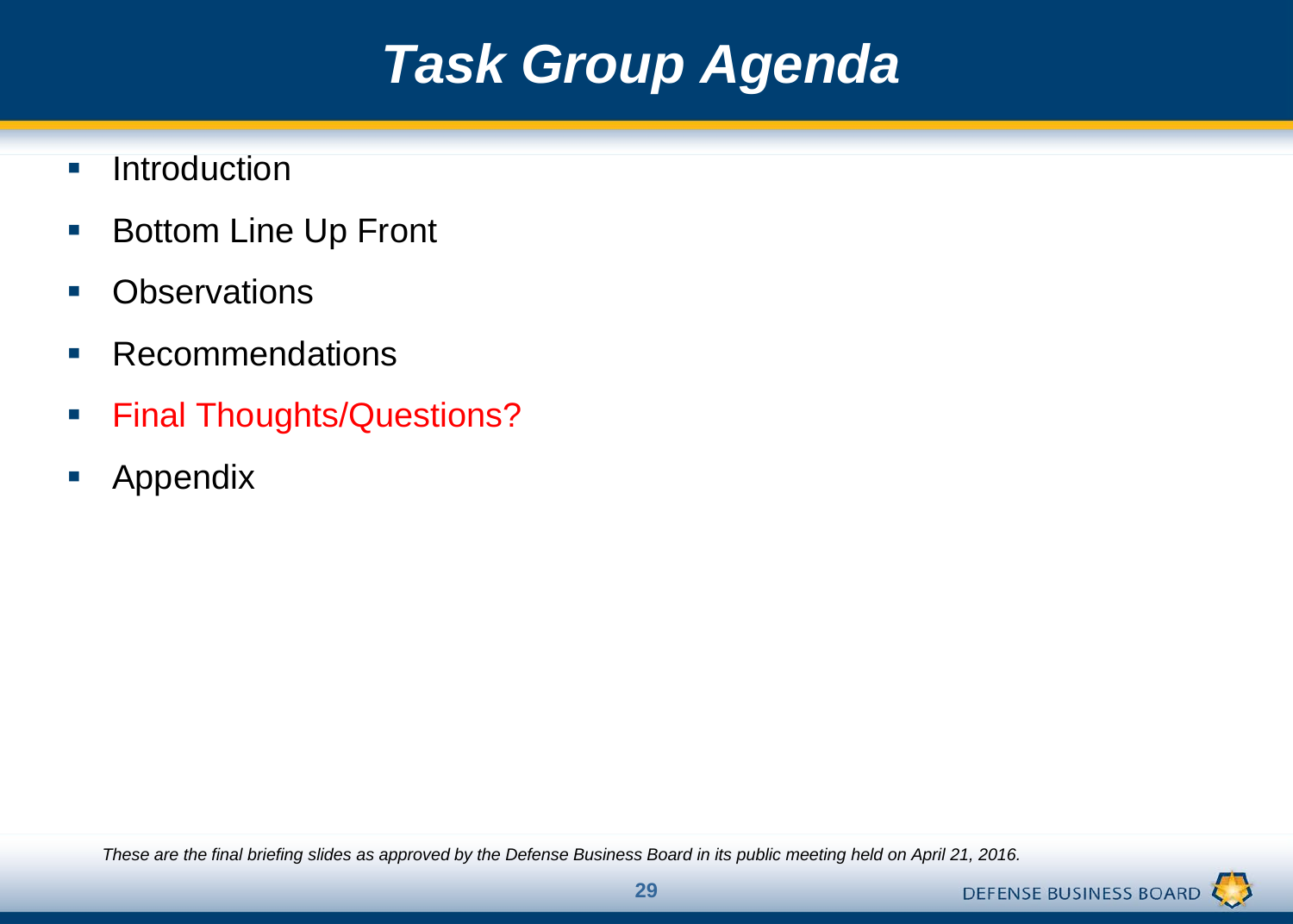# *Final Thoughts*

This task group was charged with recommending actions which could significantly reduce the cost of managing its real property inventory to free up funds for readiness

Implementing these recommendations can provide significant improvement in real property management, including

- Centralized oversight and management
- Enterprise-wide policies, guidance, standards and goals for process improvement
- More accurate data on condition, utilization/occupancy and value of facilities
- Better utilized facilities

The Department has significantly underutilized its real property potential. Better management and more modern, better utilized facilities compliments the ongoing efforts to reorient the budget to support the mission, and moves the Department towards its innovative future.